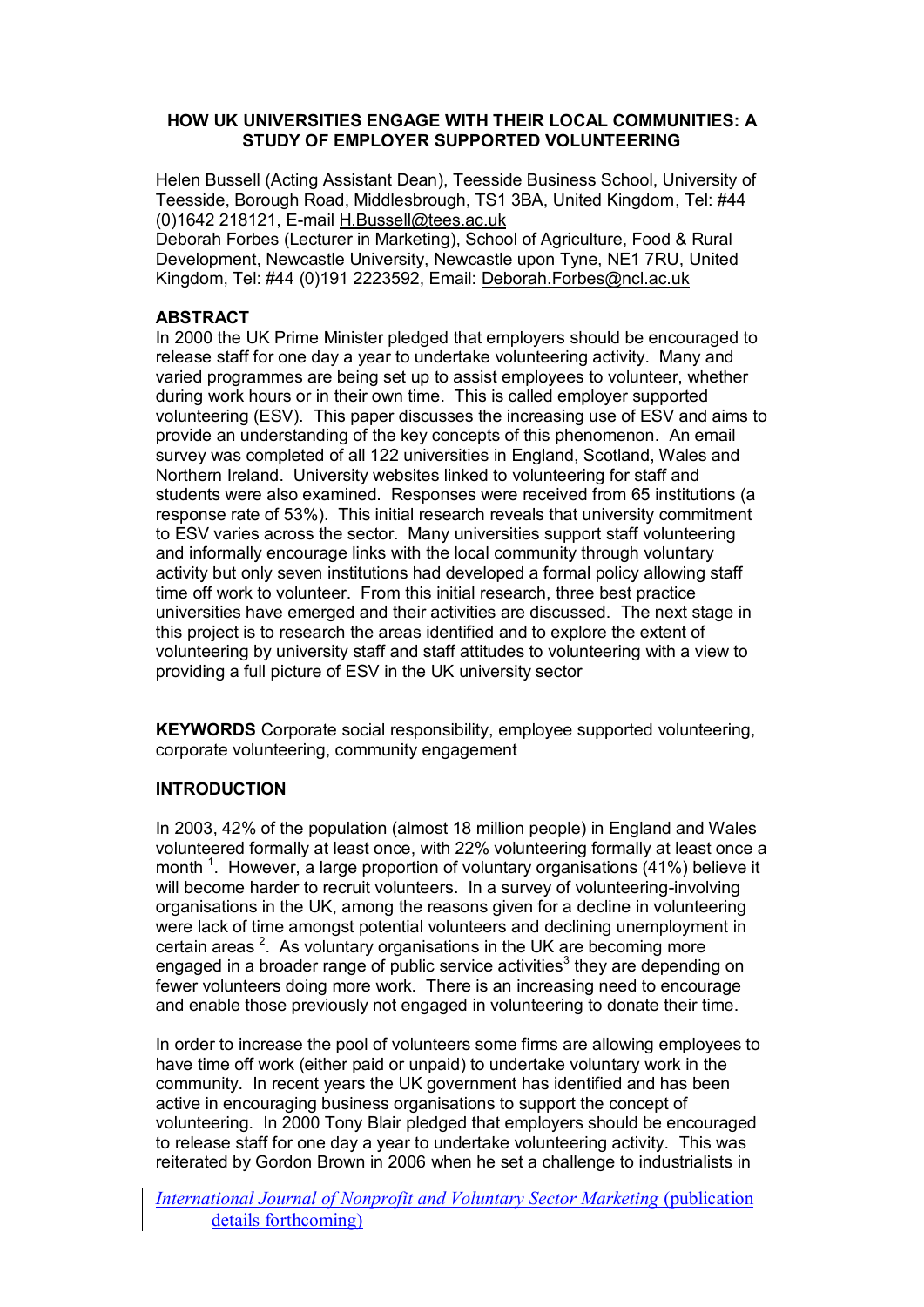Britain to work towards a position where *"every employer has a volunteering*  scheme for their employees<sup>"4</sup>. Many and varied programmes are already in place to assist employees to volunteer, whether during work hours or in their own time. Such schemes are described in a number of ways; the most commonly used terms being employer supported volunteering, employee volunteer programmes, corporate volunteerism, corporate community involvement, community engagement. This paper will use the term employer supported volunteering (ESV).

Although much has been written on volunteering and the characteristics of volunteers<sup>5</sup>, there has been relatively little published on ESV. This paper aims to provide an understanding of the key concepts of this phenomenon. It also highlights some of the key factors arising from its operation through an examination of ESV in the UK university sector. The paper contributes to the current dialogue about volunteering by drawing together the available literature to provide an overview of the main issues.

Over the last ten years many Employee Supported Volunteering (ESV) schemes have been introduced in the UK. They can be divided into two categories: "released" (where the business organisation specifically releases staff from their paid employment into the voluntary and community sector) and "own-time" (where staff are encouraged to become involved in volunteering outside of their paid work). Meijs and Van der Voort <sup>6</sup> have presented a typology for ESV around these two dimensions. However, there are variations within these two categories. ESV may include giving staff time off to volunteer, acting as a broker to find volunteering opportunities for staff, organising team volunteering events or seconding a member of staff to a voluntary organisation. Where time off work is given this may be a formal policy or may be operated informally. Staff may be allowed to leave early to volunteer, use flexi-time or be granted a certain number of hours or days per year for volunteering. ESV also varies in terms of level of involvement, ranging from prolonged (e.g. once a month over several years) to an annual activity. The schemes may be open to current employees, retired staff and to others linked to the organisation.

Employee Supported Volunteering (ESV) is becoming one of the fastest-growing areas of voluntary activity in the UK<sup>7</sup>, throughout Western Europe  $^8$  and North America<sup>9</sup>. The growth in ESV is part of a much larger movement to encourage the commercial and public sectors to become more socially aware and accountable. Employers are increasingly realising that they have responsibilities to a number of stakeholders<sup>10</sup>. Business organisations are expected to exhibit ethical behaviour and moral management and to focus on the social impact of their activities.

Integrating these issues with business operations and strategy is known as Corporate Social Responsibility (CSR). Hess et al<sup>11</sup> identify three categories of drivers behind CSR. *The competitive advantage factor* – As traditional sources of competitive advantage become more accessible and less significant, better corporate image gained through CSR strategies provides firms with harder to imitate and less tangible sources of competitive advantage. *The moral marketplace factor* – Successful firms respond to changes in the attitudes of consumers and other stakeholders. There is evidence of growing public support for CSR strategies which creates certain obligations for managers. *The comparative advantage factor* – Some corporations have developed a unique combination of knowledge and resources that provide them with a comparative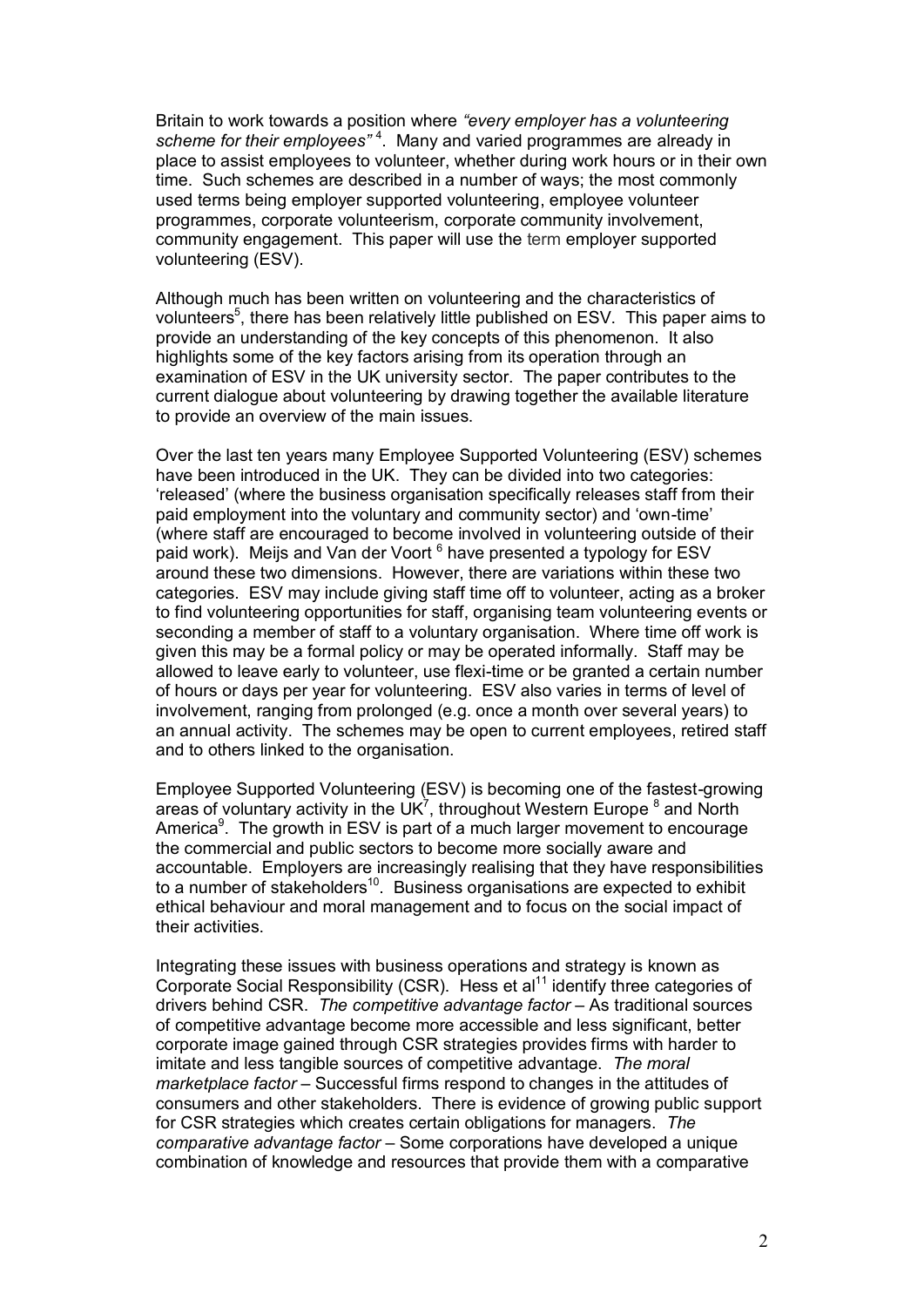advantage over other organisations and even governments in being able to respond to particular problems.

As more organisations acknowledge philanthropic responsibility and integrate this approach into their business strategy, the business case for ESV is becoming more widely recognised and the trend is likely to continue<sup>12</sup>. Cause related marketing is used by many companies, demonstrating the mutually beneficial nature of working alongside and being closely linked with not-for-profit / voluntary organisations<sup>13</sup>. Although it is often difficult to quantify its impact, there is evidence to suggest that ESV benefits the business organisation, employees, the voluntary organisation and society in general. As a result ESV has been described by several commentators as a 'win-win' situation<sup>14</sup>.

Organisations involved in ESV profit in a number of ways. ESV demonstrates a real commitment to the local community and has an impact on the perceptions of customers and other stakeholders, such as employees and suppliers. Establishing contacts with non-profit organisations not only creates a positive local profile <sup>15</sup>but can have an affirmative effect on corporate image and reputation<sup>16</sup>. Through increasing profitability and brand reputation a company's competitive edge increases<sup>17</sup>. Consumers might be more eager to do business with those organisations they believe are ethical and have a social conscience<sup>18</sup>. ESV makes sound business sense in other ways. It provides employees who volunteer with a perspective external to the organisation, exposing them to different environments and challenges<sup>19</sup> and enables them to make useful contacts outside the organisation<sup>20</sup>. This external influence enhances the ability of volunteers to identify more innovative approaches in responding to difficulties in the workplace $21$ .

Involvement in community schemes has a positive impact on employees" perception of the work organisation<sup>22</sup>. Those involved in ESV are more committed to the organisation<sup>23</sup>. Being part of an organisation involved in ESV has a positive impact even on those who do not participate<sup>24</sup>. Being associated with a worthwhile cause builds greater loyalty amongst staff $^{25}$ . This commitment to the organisation may be a factor in employee retention. Several commentators report that ESV cuts employee turnover, allowing organisations to retain high quality employees<sup>26</sup>, fosters job satisfaction<sup>27</sup> and raises staff morale $28$ . Employers benefit as not only does ESV boost morale but also productivity<sup>29</sup>.

ESV is also an important human resource tool. It aids in recruitment, enabling organisations to attract better employees<sup>30</sup>, and facilitates employee development in that it helps employees develop job related skills such as team working<sup>31</sup>, leadership, greater social awareness<sup>32</sup> and interpersonal skills<sup>33</sup>. Acquiring relevant work related skills through volunteering can be a low cost answer to corporate training needs as organisations have less necessity to rely on expensive training programmes or professional staff development seminars<sup>3</sup> .

Not only does the employer benefit from ESV but so do the employees involved. Employees themselves see the benefits of volunteering in enhancing skills related to work through taking on new roles as a volunteer and bringing newly acquired skills back into the workplace. The most frequently cited are transferable skills such as communication<sup>35</sup>, time management<sup>36</sup> and leadership<sup>37</sup>. Developing new skills and building on existing ones increases self esteem and confidence<sup>38</sup>. Taking time out from work to volunteer reduces the pressures of the workplace, energising them so that they can better take on the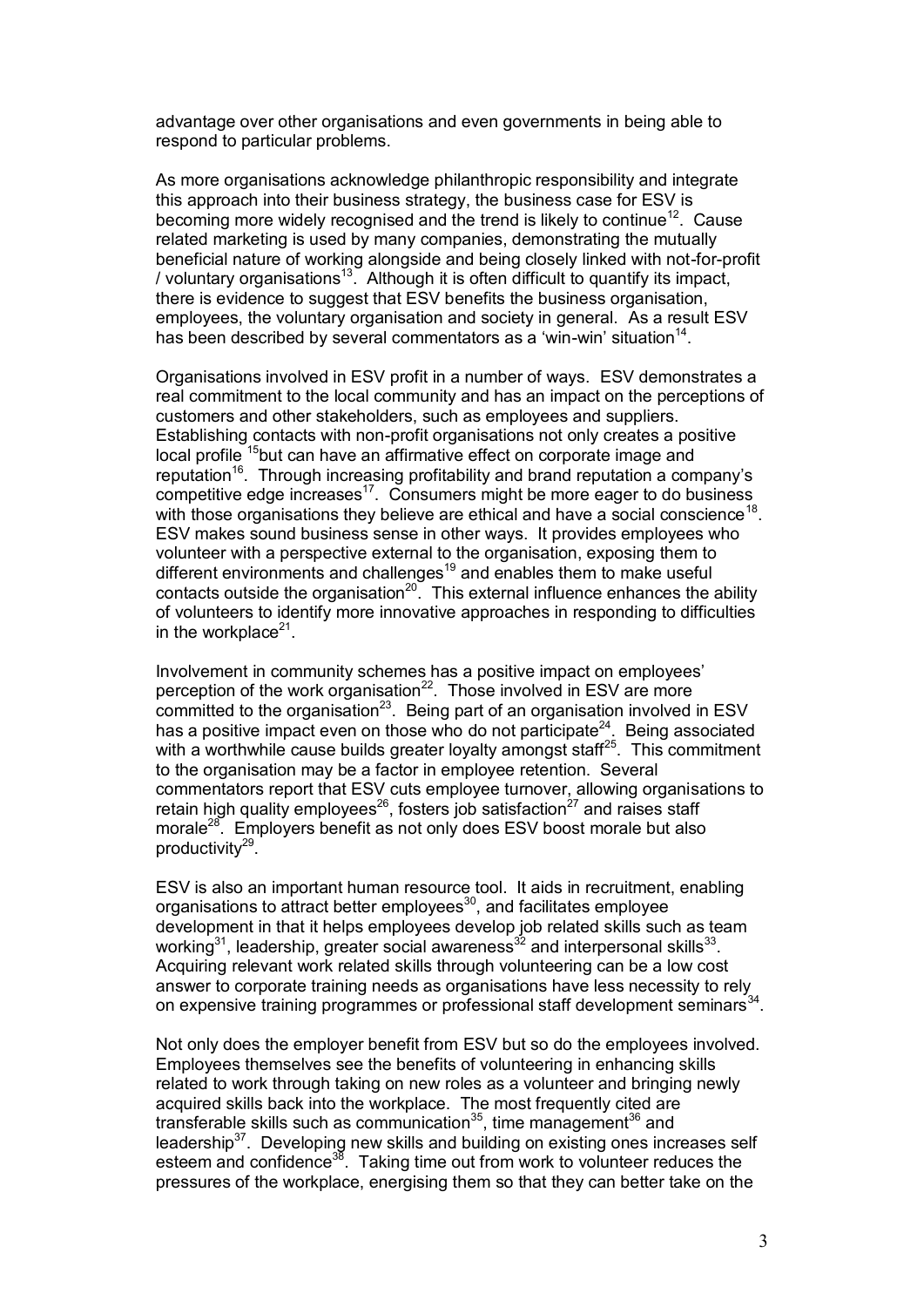challenges of the job when they return<sup>39</sup>. For the career minded volunteering may enhance the CV and open up new career possibilities. For those coming to the end of their careers it can help the transition from work to retirement.

The receiving voluntary organisation also benefits from ESV through gaining extra volunteers but, in addition, often acquires a volunteer with a fresh perspective on activities and projects<sup>40</sup> and differing skills from those who would normally come to that organisation as ESV attracts people different from the traditional volunteer<sup>41</sup>. ESV encourages more general volunteering, adding to the pool of volunteers. Those employees volunteering through ESV also tend to participate in volunteering outside work time<sup>42</sup> and people who work with colleagues who volunteer are more likely to volunteer themselves $43$ .

Finally, there are benefits to the wider community. Those who participate in ESV have an opportunity to mix with people they might not normally have contact with. This external focus make them more aware of the problems facing people in the community and get to know their local district better $44$  as well as an in the community call government is also not consider the monocolour contract on the increased understanding of social issues<sup>45</sup>. ESV adds sustainable value to the local community. The co-learning which arises between the local region and businesses involved in ESV can increase prosperity in a community  $\frac{4}{5}$ .<br>.

This paper reports on the first stage of a research project funded by the [Higher](http://www.hefce.ac.uk/reachout/heacf/)  [Education Active Community Fund](http://www.hefce.ac.uk/reachout/heacf/) (HEACF) to investigate ESV in UK universities. HEACF is supported by the Higher Education Funding Council for England (HEFCE). Its role is to enhance the key role played by higher education institutions in their local community and is part of the Government's wider Active Community initiative, one of a package of measures designed to encourage greater involvement of students and staff in voluntary and community activities.

Volunteering schemes in UK universities may be available to employed staff, students and alumni. As well as the benefits of ESV outlined above university staff involvement in volunteering is considered to be particularly important as their participation exemplifies the university's commitment to reaching out to all sections of the community. Staff volunteers also act as ambassadors for university outreach programmes. Some staff are proactive in developing and leading projects with student teams (often, but not always, subject-related). Additional benefits to the university include developing contacts outside workrelated networks, raising the profile of the department, boosting kudos through faculty-based programmes and building links with organisations that may help build the university as a business $47$ .

This research project aims to examine volunteering as an integral part of university culture by examining university policies, identifying the extent of volunteering by university staff and exploring staff attitudes to volunteering. The first stage of the project investigates policies across the higher education sector regarding institutions" support for volunteering by staff to identify examples of best practice with a view to assisting those currently developing and managing such schemes. This paper reports on the initial findings of this first phase of the study. Later stages will examine, through a questionnaire and qualitative research, staff attitudes to volunteering.

#### **METHODOLOGY**

This part of the study was an exploratory investigation as there has been little previous research into ESV and there appears to be an absence of work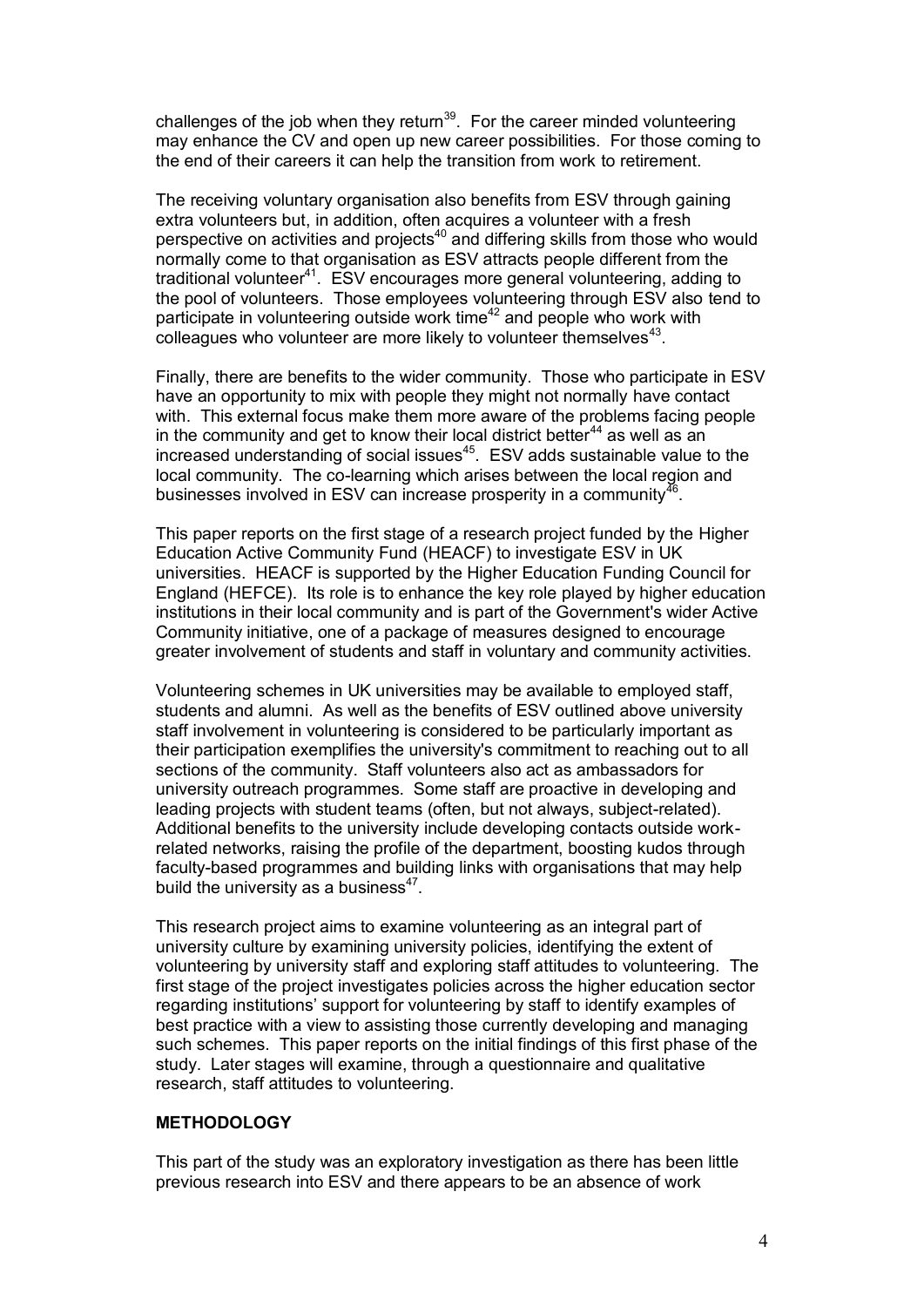examining ESV in the UK higher education sector. One objective of the study was to *"discover significant variables in the field situation, to discover relations among variables and to lay a groundwork for later, more systematic and rigorous testing of hypotheses"*<sup>48</sup> .

In order to obtain an overview of ESV in UK Higher Education Institutions an email survey was completed of all 122 universities in England, Scotland, Wales and Northern Ireland. Given the exploratory nature of the study the survey adopted an open approach. An email survey was used as ESV schemes may be managed by a variety of departments<sup>49</sup> and as the role of the contact person for the survey was likely to differ between organisations distribution by email allowed the survey to be forwarded within the university to the most appropriate person. Consequently, the survey was completed by whoever had responsibility for ESV in the university. This became a variable to be identified.

Each respondent was asked to provide details of the university's policy regarding ESV, its development and operation. This included questions about the stage the university was at in developing its ESV policy (for example, its intention to introduce a policy or if it was working towards one, the adoption of an informal policy or a detailed and written formal policy, policy content). University websites linked to volunteering for staff and students were also examined for their content and degree of emphasis on staff involvement. Telephone / email follow-up was undertaken for further information and/or clarification as required. There was also an attempt to increase the response rate through follow-up emails. During this stage of the research several universities contacted the researchers to collect information about ESV for information to enable them to progress with developing their ESV policy.

From the survey and analysis of the websites three universities emerged as examples of best practice (these institutions had also been frequently cited by other universities as leaders in this field). These three organisations were selected for a collective case study. Cases were chosen *"to provide insight into an issue …because it is believed that understanding them will lead to better understanding, perhaps better theorising, about a still larger selection of cases"*<sup>50</sup>. They were chosen as examples of best practice by the researchers using judgemental sampling. The criteria for their selection included the degree of commitment by the university to ESV, the policies adopted, the number of staff involved in volunteering and the variety of voluntary projects undertaken.

In addition to data collected in the survey, further data were collected from each of the three cases through documents and material provided by the university. Key informant in-depth interviews were held with the contact responsible for employee volunteering. Each interview followed an interview schedule to gather data on the organisation"s ESV policy, its development, management, operation and future plans. Benefits of the scheme to the institution, staff, voluntary organisations and other stakeholders were included as well as problems and disadvantages. After transcription, the interview data was analysed using data reduction techniques<sup>51</sup>. Using data collected on each case within case analysis was undertaken. To enable comparisons to be made while preserving the uniqueness of each case a cross-case analysis was then carried out $^{52}$ .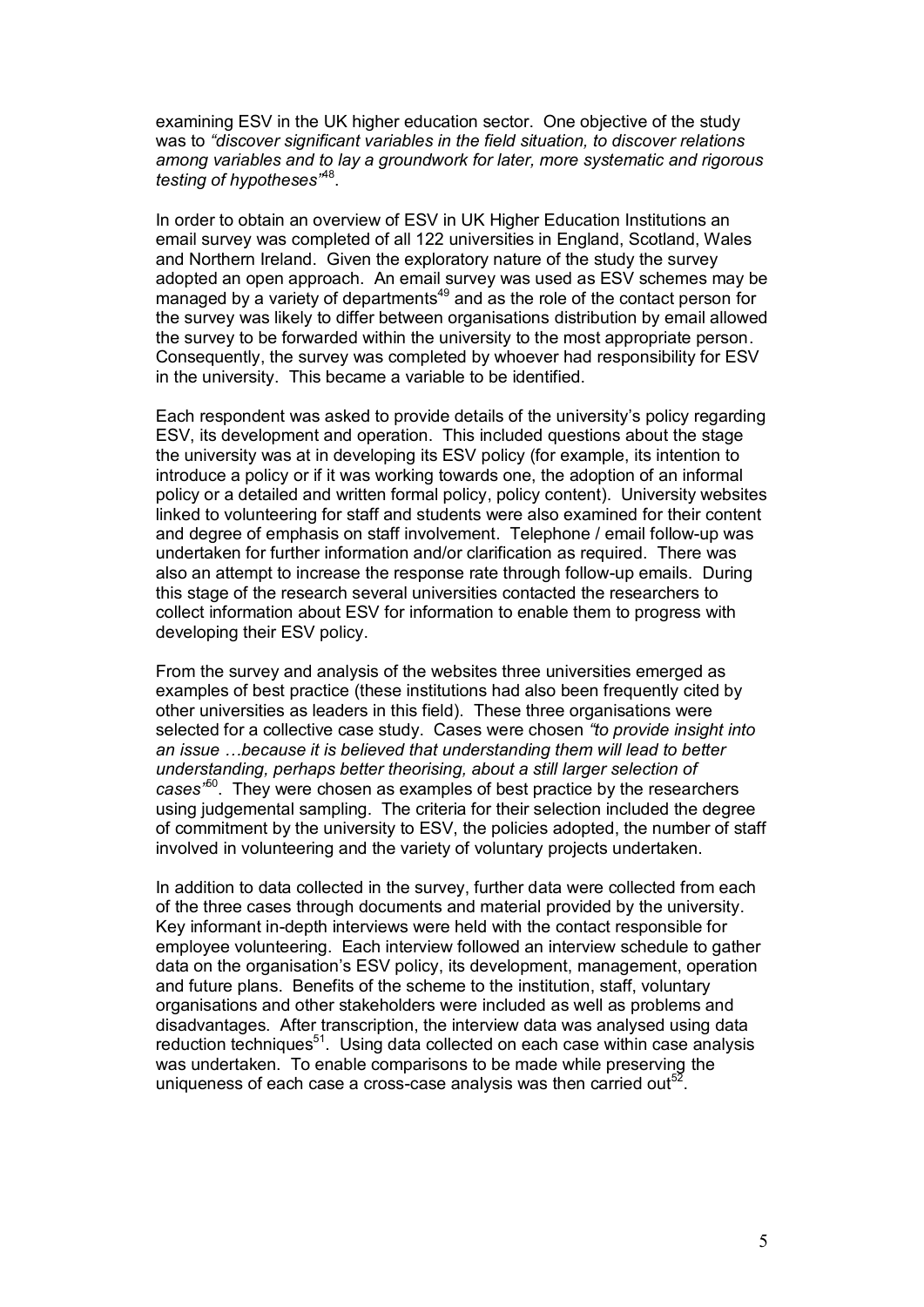### **FINDINGS**

Within universities there is evidence of a great deal of voluntary activity being undertaken. Most of the work supported through HEACF concentrates on encouraging the involvement of students in voluntary work. This support has been extended by a number of universities to staff employed by the Student Union. This can be classed as ESV but, as the benefits to the employing organisation as outlined above would differ, this research concentrates on all staff directly employed by the university and not just the Student Union.

Responses were received from 52 universities. Follow-up telephone calls and emails increased this to 65 (a response rate of 53%). The follow-up process indicated that non-respondents tended to be those which did not have a policy and had no plans to introduce one in the near future. It could be inferred that those universities which were committed to ESV were more likely to have responded.

The key findings can be seen in Tables 1 and 2. This initial research reveals that university commitment to ESV varies across the sector. Of those who responded, 36 stated that they did not have an ESV policy. However, many universities do support staff volunteering and informally encourage links with the local community through voluntary activity. Only 10 institutions had developed a formal policy allowing staff time off work to volunteer but 33 universities did have a policy on Public Service volunteering (allowing time off work for activities such as jury service, magistrates' or school governor duties, reserve forces commitments) and 16 establishments were working on an ESV policy. It should be noted that this data underestimates the full extent of voluntary activity being supported by universities as many more universities are releasing staff from their paid employment into the voluntary and community sector. However, this is difficult to measure as it may not be arranged centrally but is agreed locally with the employee"s line manager. In addition, through HEACF funded activities, staff are encouraged by the university to become involved in volunteering in their own time.

Of the 122 universities contacted, 59 are "Old" universities. Within the UK University sector "Old" universities are those regarded as having the status of a university before the provisions of the Further and Higher Education Act 1992 came into force. They are, therefore, the longer established universities. In 1994 19 of these formed the Russell Group. These universities are considered the major research-intensive universities of the United Kingdom. Of those working on ESV policies, there is no significant difference between university status. However, universities with a formal policy are more likely to be "Old" rather than 'New' universities.

Across the sector the organisation of ESV programmes within universities varies greatly. In some institutions responsibility lies with senior management, in others with a more junior employee. For those universities actively working on an ESV policy or with a policy in place the majority locate the responsibility for ESV within Human Resources (see Tables 1 and 2). However, some universities prefer their volunteering activities to be housed closer to the community and so position the responsibility for ESV in those centres dealing with community engagement or specifically volunteering. There are instances of ESV being part of Corporate Social Responsibility with the ESV policy role being at the centre of the university in Marketing or the University Executive.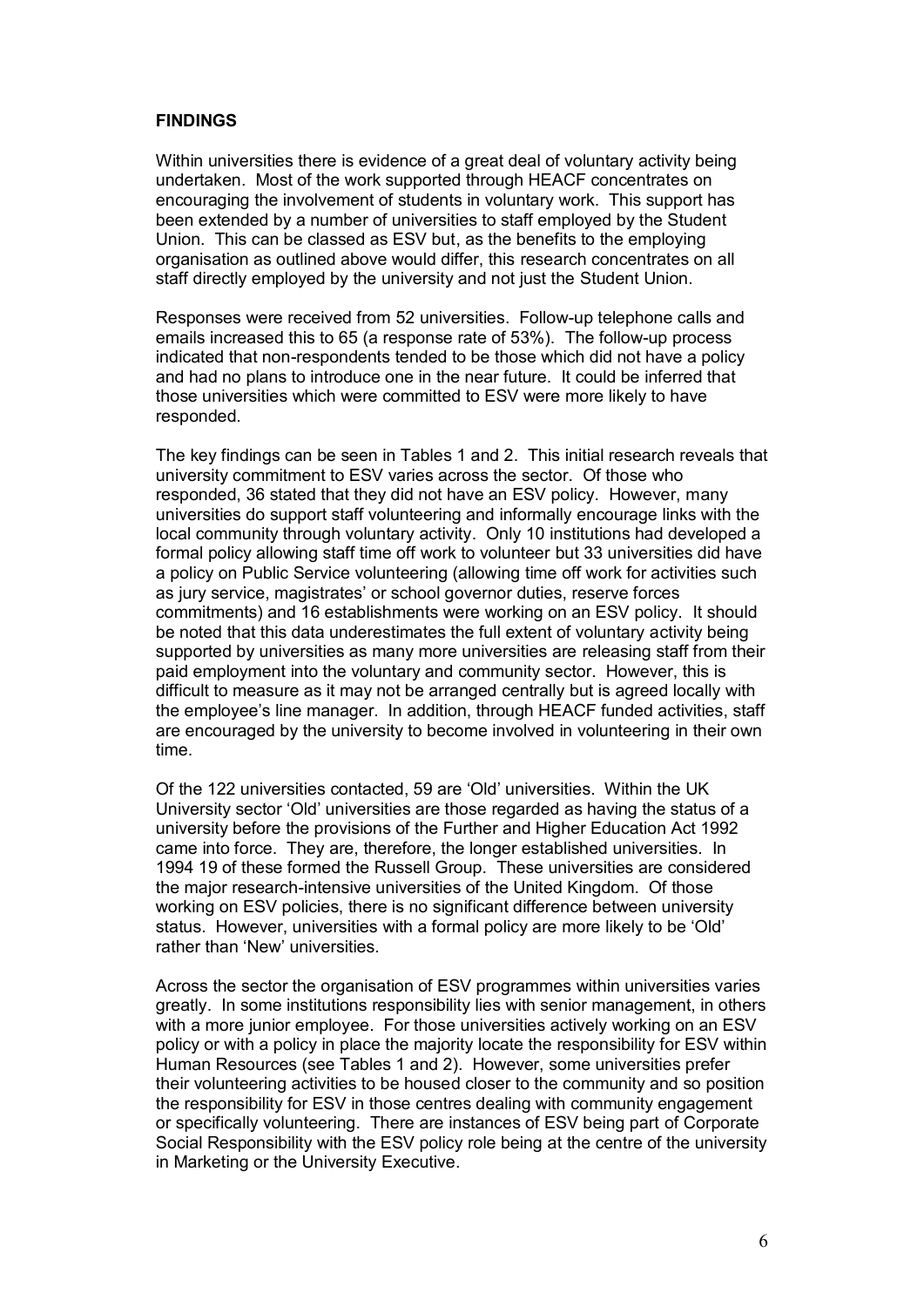|  | Table 1. Universities with ESV policies |  |  |  |
|--|-----------------------------------------|--|--|--|
|--|-----------------------------------------|--|--|--|

| <b>University</b>     | <b>Respondent</b>             | <b>Public</b><br><b>Service</b><br><b>Policy</b> | <b>Staff policy</b> | <b>University</b><br><b>Type</b> |
|-----------------------|-------------------------------|--------------------------------------------------|---------------------|----------------------------------|
| University Of         | Voluntary                     |                                                  | Arrangement         | <b>New</b>                       |
| The Arts              | projects                      |                                                  | s with line         |                                  |
| London                | manager                       |                                                  | manager             |                                  |
| University of         | Community                     |                                                  | Arrangement         | $\overline{Old}$                 |
| Cambridge             | <b>Relations</b>              |                                                  | s with line         | <b>Russell</b>                   |
|                       | Coordinator                   |                                                  | manager             | Group                            |
| East Anglia           | Volunteer                     |                                                  |                     | Old                              |
|                       | Coordinator<br>(Careers Dept) |                                                  |                     |                                  |
| Imperial              | <b>Volunteer Centre</b>       |                                                  |                     | $\overline{Old}$                 |
| College               | manager                       |                                                  |                     | <b>Russell</b>                   |
| London                |                               |                                                  |                     | Group                            |
| Kent                  | Personnel                     |                                                  | w                   | Old                              |
| Leeds                 | External                      |                                                  |                     | Old                              |
|                       | Partnerships                  |                                                  |                     | <b>Russell</b>                   |
|                       | manager                       |                                                  |                     | Group                            |
| Leeds<br>Metropolitan | <b>Training Officer</b>       |                                                  |                     | <b>New</b>                       |
| London                | <b>Volunteer Centre</b>       |                                                  |                     | $\overline{Old}$                 |
| School of             | manager                       |                                                  |                     | <b>Russell</b>                   |
| Economics             |                               |                                                  |                     | Group                            |
| and Political         |                               |                                                  |                     |                                  |
| Science               |                               |                                                  |                     |                                  |
| London                | Human                         |                                                  | ۹ū                  | <b>New</b>                       |
| South Bank            | <b>Resource Officer</b>       |                                                  |                     |                                  |
| Nottingham            | Events manager                |                                                  | ۹.                  | <b>New</b>                       |
| Trent                 | & Administrator/              |                                                  |                     |                                  |
|                       | Volunteer                     |                                                  |                     |                                  |
|                       | Projects                      |                                                  |                     |                                  |
|                       | Coordinator                   |                                                  |                     |                                  |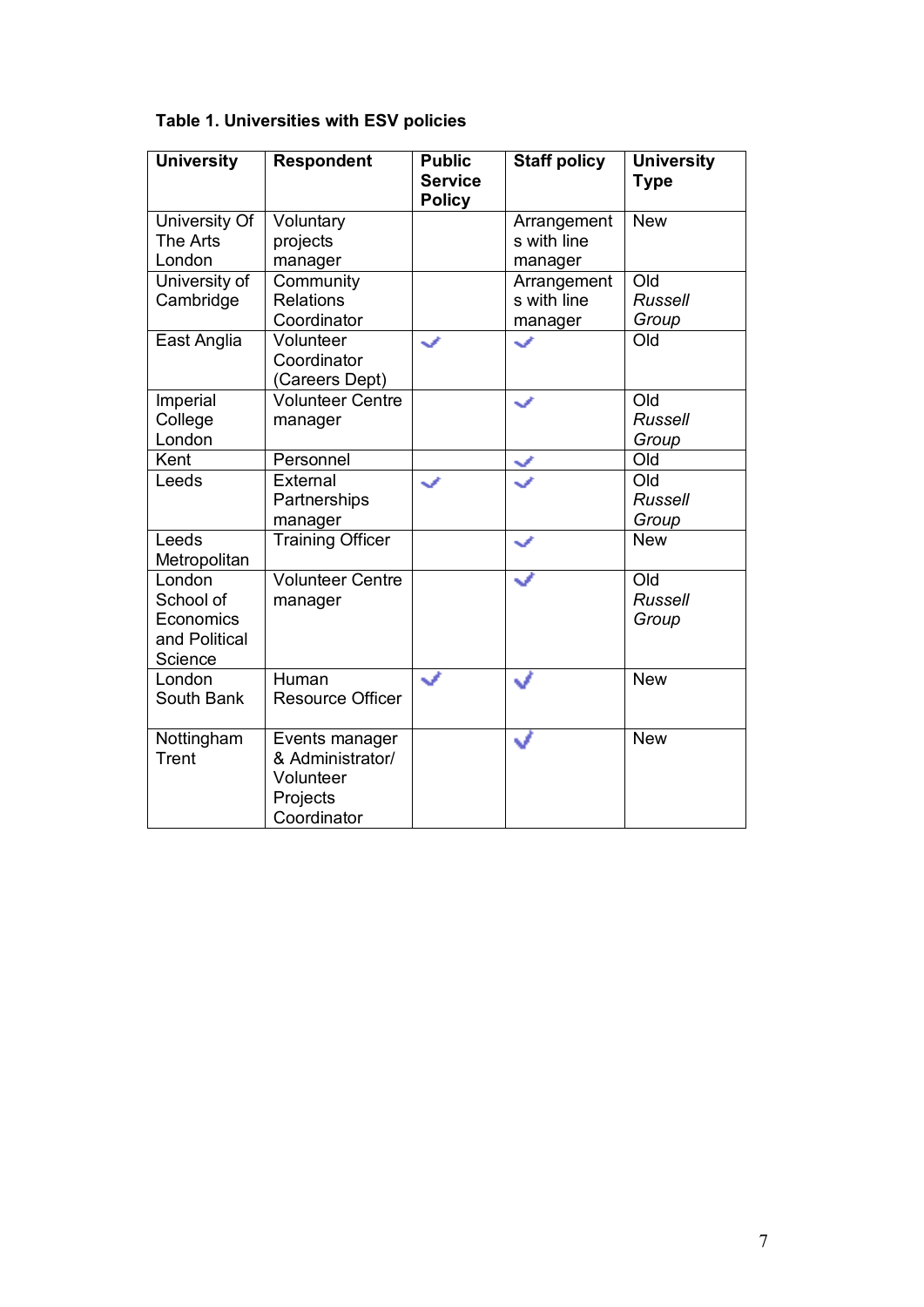| <b>University</b>                          | <b>Respondent</b>                                                     | <b>Working on</b><br><b>Policy</b> | <b>Public</b><br><b>Service</b><br><b>Policy</b> | <b>University Type</b>                   |
|--------------------------------------------|-----------------------------------------------------------------------|------------------------------------|--------------------------------------------------|------------------------------------------|
| Queens Belfast                             | <b>Equal Opportunities</b><br>Officer                                 | ✓                                  |                                                  | Old                                      |
| Birmingham                                 | <b>Community Liaison</b><br>manager                                   | Piloting<br>activities             |                                                  | Old<br><b>Russell Group</b>              |
| <b>Bristol</b>                             | Community<br>Engagement<br>manager                                    | ∢                                  | ✓                                                | $\overline{Old}$<br><b>Russell Group</b> |
| East London                                | OD manager in HR                                                      | می                                 |                                                  | <b>New</b>                               |
| Gloucester-<br>shire                       | Community<br>Development<br>Officer                                   |                                    |                                                  | <b>New</b>                               |
| Huddersfield                               | <b>Community Projects</b><br>Coordinator                              | $\mathbf{v}^{\prime}$              | $\checkmark$<br>Reserve<br>forces                | <b>New</b>                               |
| Hull                                       | <b>Active Community</b><br>Co-ordinator                               | W                                  |                                                  | Old                                      |
| Lancaster                                  | Management<br>Development<br>Adviser<br>(Staff Development)           | المحاييه                           |                                                  | Old                                      |
| Liverpool                                  | Careers                                                               | حمده                               |                                                  | Old<br><b>Russell Group</b>              |
| Northampton                                | <b>UCN Project</b><br>Coordinator,<br>(Community<br>Volunteers Dept.) | المحاينة                           |                                                  | <b>New</b>                               |
| Nottingham                                 | <b>Head of HR Policy</b><br>& Projects                                | المحاربه                           |                                                  | $\overline{Old}$<br><b>Russell Group</b> |
| Portsmouth                                 | Marketing<br><b>Campaigns Officer</b>                                 | $\mathcal{A}$                      |                                                  | <b>New</b>                               |
| University of<br>Salford                   | Personnel                                                             | ممدد                               |                                                  | Old                                      |
| Surrey                                     | <b>Equal Opportunities</b><br>& Diversity Adviser                     | المحاربه                           | $\mathcal{A}$                                    | Old                                      |
| Warwick                                    | Project Manager,<br><b>Warwick Volunteers</b>                         | $\mathcal{A}$                      |                                                  | Old<br><b>Russell Group</b>              |
| Royal Welsh<br>College of<br>Music & Drama | <b>University Executive</b>                                           | W                                  |                                                  | Old                                      |

It is not surprising that ESV policy development is being addressed by Human Resources Departments in consultation with other units as this central department often has overall responsibility for those policies dealing with staff. Community engagement units are the ones who have direct access to the receiving voluntary organisations and so will be required to implement the policies. How the policies are implemented are outlined in the three case studies below.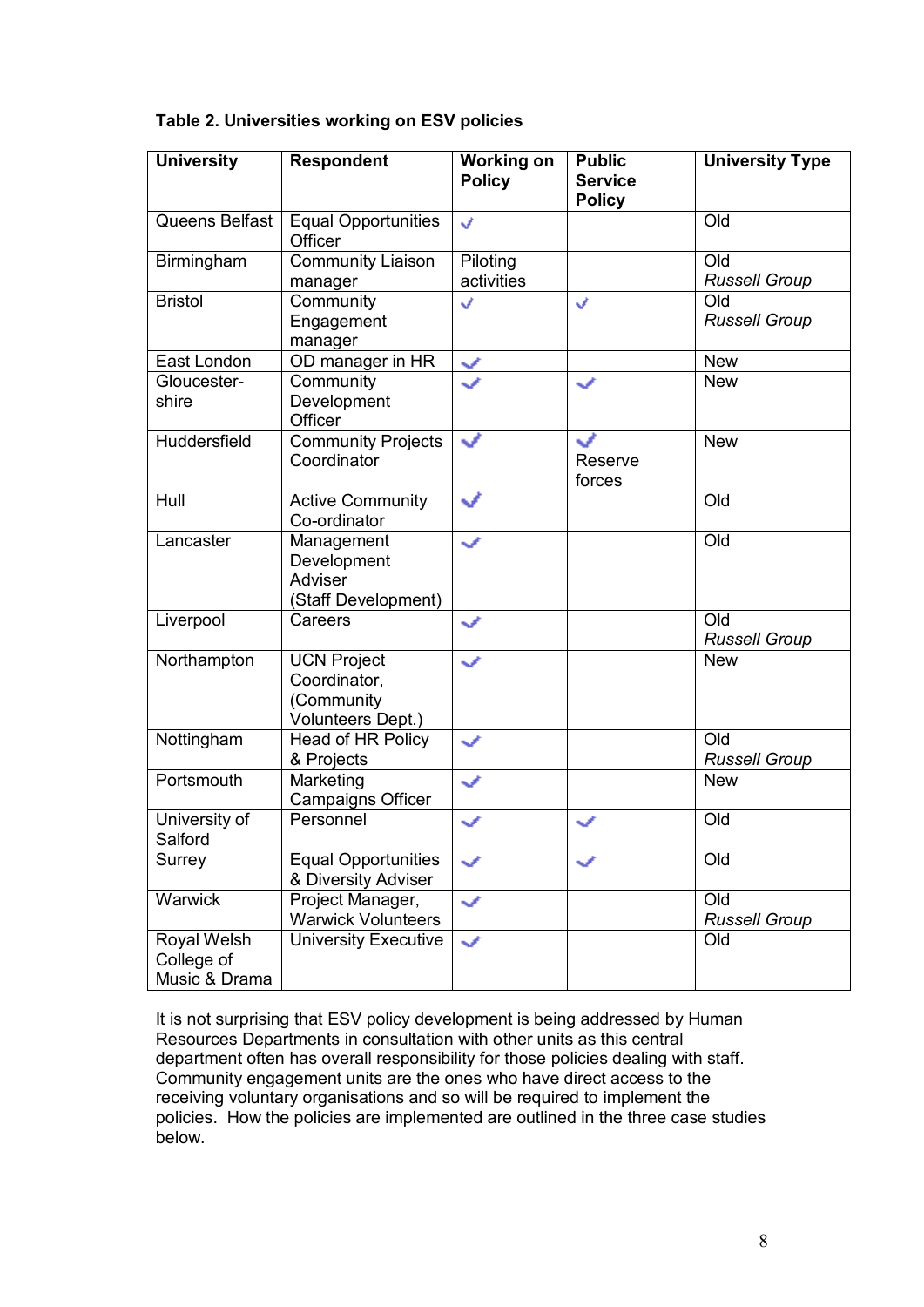### **CASE STUDIES**

The three institutions selected, the London School of Economics (LSE), Imperial College London (ICL) and the University of Cambridge , are all "Old" universities and members of the prestigious Russell group. Two are colleges of London University. The London School of Economics and Political Sciences was founded in 1895 and employs over 1600 full time equivalent staff. Imperial College was established in 1907 and is an independent constituent part of London University. It is a member of Employees in The Community Network and employs 5764 academic and support staff. The University of Cambridge"s earliest record is 1209 with Peterhouse College. Founded in 1284, it is a confederation of Colleges, Faculties and other institutions.

The adoption of ESV by these universities was driven by many factors. For LSE a champion emerged to support the initiative and was supported by a growing demand from staff and observed benefits accruing to other institutions. For the LSE and Imperial College the development of ESV can also be linked to the Higher Education Active Community Fund (HEACF) initiatives. LSE has adopted a formal written policy through its Employer Supported Volunteer Scheme, Volunteering for All (V4All), launched in May 2005. In 2002 ICL stated its remit is to *"map, co-ordinate, and develop opportunities for both staff and students to interact with the wider community through volunteering"<sup>53</sup> .* Although staff volunteering was encouraged from this time with the launch of the Imperial Volunteering Centre in 2003, a formal staff volunteering policy was not introduced until 2005. Unlike LSE and ICL who have formal written ESV volunteering policies, although fully committed to ESV, the structure of the University of Cambridge (147 independent autonomous units) led to a decision by the University not to introduce one overarching university-wide ESV policy.

The coordination and operation of ESV within these three universities differs although it appears to be a partnership within existing departments. LSE employs a consultant based in Staff Development within its Personnel Department. At ICL it is a jointly managed venture between its Staff Development unit and the volunteer centre. In the University of Cambridge it was initially part of the Corporate Liaison Department but was moved to External Affairs.

In all three cases, for employees to have access to volunteering opportunities (with or without a formal policy) formal processes have been developed to manage the activities. At LSE an application form is to be signed and supported by a line manager. This application form includes details such as how the time will be spent and learning objectives to be achieved. During the volunteer activity a record / diary of the volunteering hours is kept. All applications are considered by the V4All committee *"to protect its brand and reputation"***.**

At ICL any proposed voluntary activity has to reflect development and learning outcomes identified in the university"s staff appraisal process. A detailed form outlines the specific aims and objectives. Consideration is also given to the impact on the volunteer"s workload and role at the university and thus applications must be supported by the line manager. Selection of an activity should be mutually agreed between the volunteer and the voluntary organisation to ensure compatibility. Progress is evaluated after 8 weeks. The volunteer activity has a maximum time allowed of 6 months during which time a diary is kept. On completion of the volunteer activity an exit interview takes place.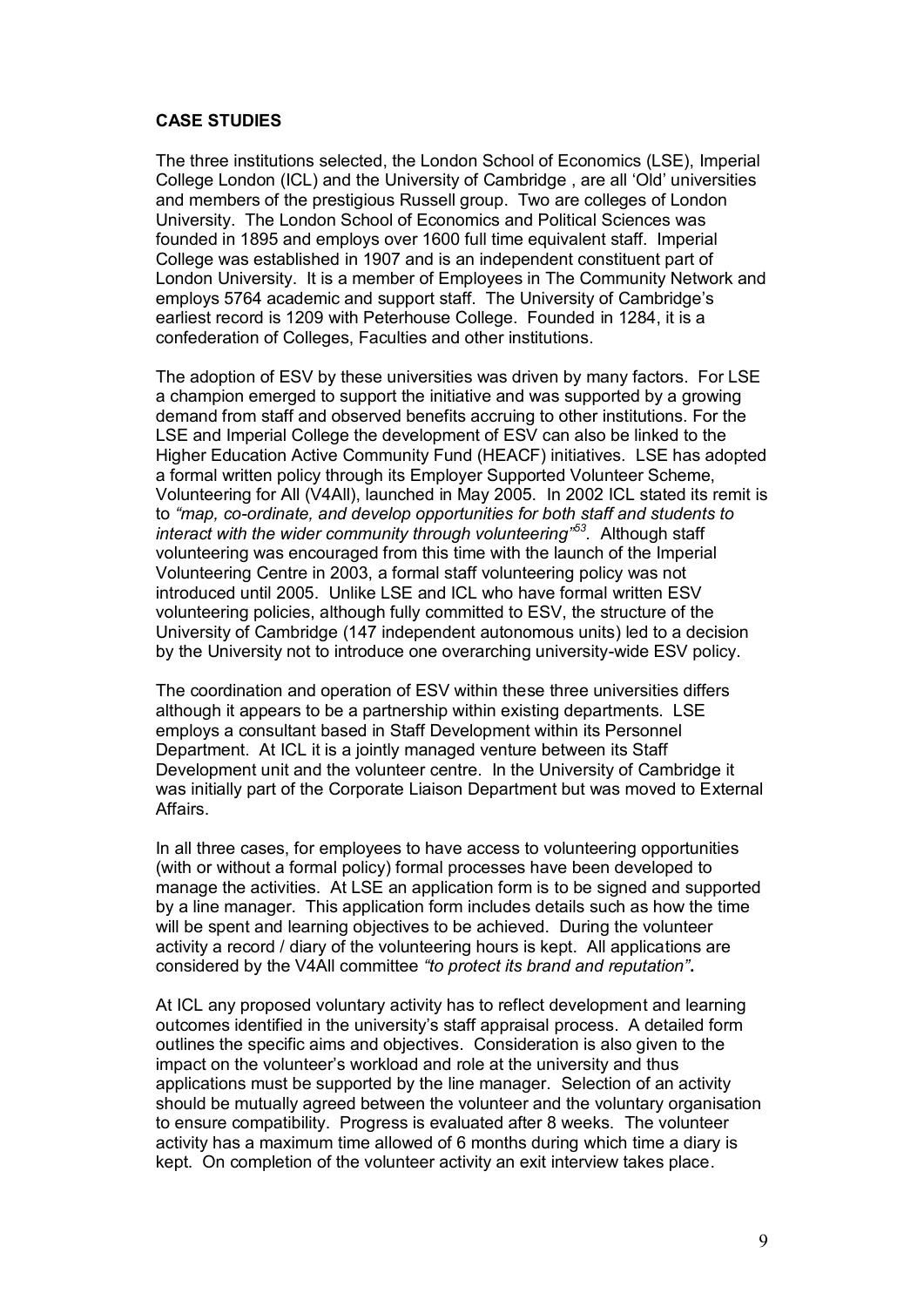Allowances available to carry out the voluntary activity vary. At LSE up to five paid working days per year can be approved for employees to take part in agreed activities. ICL staff members who have been employed for a minimum of one year are given up to four hours a fortnight of paid time conditional on this being matched by an equal number of voluntary hours (pro-rata for part time staff). Voluntary hours are taken in the employee's own time (on an evening, at weekends or out of regular leave entitlement). In 2004, 750 individuals at ICL volunteered with 10% of these being staff members<sup>54</sup>. The University of Cambridge encourages volunteering by both academic and support staff, with most volunteering taking place in the Science areas. In 2004 at the University of Cambridge 1,252 staff were involved in voluntary work organised through the university with an additional 1,135 staff working on community activities as part of their paid employment<sup>55</sup>. In 2003/4 one in four members of staff volunteered for one of the university's projects<sup>56</sup>.

The role of the University of Cambridge's External Office is to act as a sign posting service only. It has over 200 organisations listed offering possible volunteering opportunities. The LSE Volunteer Centre and ICL IVC provide informal primary information and advice to staff interested in undertaking volunteering. This can include help in locating specific volunteering opportunities.

Volunteer activities can be related to the academic or professional experience of the volunteer. Drawing on the core competencies of the institutions, as expected education is identified by all three universities. Areas of activity include school governorships, teaching basic skills and, for ICL and the University of Cambridge, significant outreach work in the sciences (an example is the University of Cambridge"s initiative "Physics At Work"). However, extensive databases are available to help the choice process beyond core competencies. For example, LSE have identified 28 categories and ICL 40 categories of projects which cover a wide range of activities such as the environment, including conservation work, supporting local charities, inputting data and working on a helpline for 4 hours per week. ICL cite working with local community arts groups on carnivals as an example<sup>57</sup>. Volunteering is not always a regular commitment. One off events are on offer. For example, in 2005 over 1000 of the University of Cambridge employees took part in the annual Science festival.

Benefits of ESV are clear to all the Universities involved. ESV is seen as a vital part of community engagement. At a strategic level, encouraging community engagement helps maintain a competitive advantage over other universities and leads to new opportunities for learning and research and demonstrates commitment to building healthy communities and underlines the university commitment to community links.

All three cases saw ESV as having an important role in marketing the universities. At an operational level it is used for branding and general promotional activities. Participation in the wider community is seen strategically as a means of raising the profile of the institution and as a highly visible sign that demonstrates corporate social responsibility. The "Old", Russell group of universities tend to recruit students throughout the UK (not just from the local area) and from overseas and, therefore, may be considered to be detached from the local community. This may be why such universities are more active in ESV than the 'New' institutions.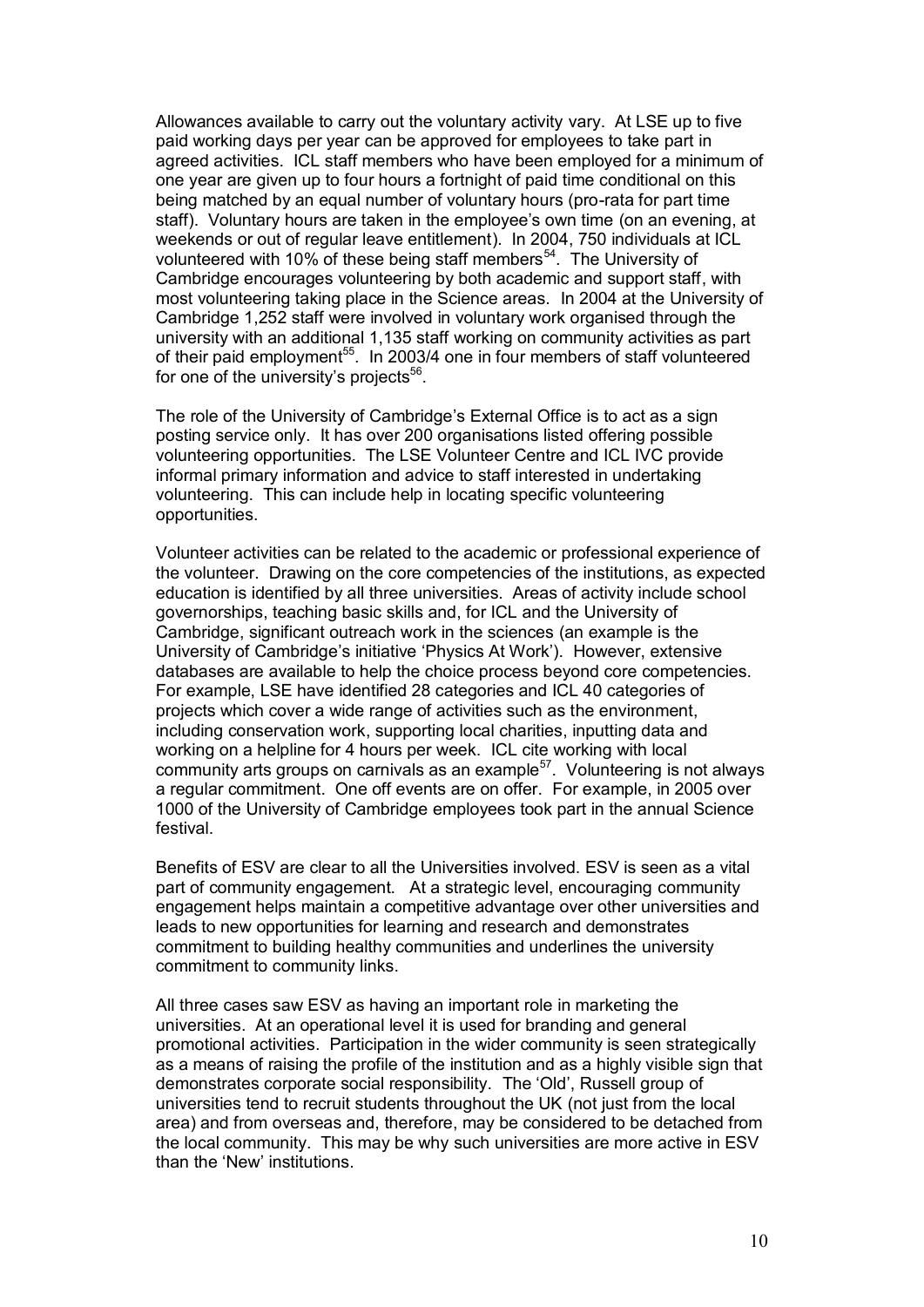ESV had a role for all the case study institutions in communicating their work to a wider audience. The external activity of the participants promote both to the local community and the wider environs the purpose and benefit of the work these Universities undertake and helps to develop an understanding and appreciation. It challenges negative perceptions about such institutions being elite. At the University of Cambridge individual departments, colleges, museums, etc. see community engagement as encouraging access, particularly from those poorly represented student groups.

To the university community ESV is considered a human resources tool, part of the rewards and benefits package, and a motivational tool which also aids in team development and to gain job-related experience and development. IVC Links 2004 states *"Employers are increasingly finding employee volunteering is delivering real human resource benefits. It can reduce employee turnover; recruitment & training costs and increase motivation and productivity."<sup>58</sup>*

At an individual level all three institutions agree that participation in volunteering can have a significant contribution to the development and enhancement of personal and professional skills. At the same time as developing work related skills, the University of Cambridge focuses on the enhancement of communication skills, dealing with the media, language skills, financial planning, teamwork and management skills. LSE points out that volunteering is fun. ICL stresses the role of volunteering in making friends and in offering a welcome break from the daily work routine<sup>59</sup>. Being a volunteer is seen as enhancing self esteem, giving access to new cultures and ideas and offering the satisfaction of 'giving back' to society or making a difference. Steve Rathburn, Imperial College Staff Development Advisor, sums up the benefits that staff experience from participating in volunteering *as "a superb environment within which to stretch ones capabilities, find new dimensions to one's talents and develop ones confidence."*

The community activities outlined above have focused on benefits to the university and staff. For the local community, participation by the university in ESV increases the supply of volunteers offering valuable new skills and energies, offering University facilities, supporting under resourced schools and extending cultural outreach. Meeting university staff can raise aspirations within the local community. ESV can build important partnerships between business and the public sector and ESV can help to break down the barriers between different sections of society.

#### **MANAGEMENT AND ENGAGEMENT**

Figure 1 below identifies the main elements to be considered by an organisation supporting employee volunteering and the key stakeholders affected. For such schemes to succeed Hess<sup>60</sup> believes that ESV should be initiated and guided by top management and incorporated into strategic planning. It is vital that there is commitment to the process throughout the organisation. The support of the Government through its Higher Education Active Community Fund (HEACF) has been an important driver in the cases selected. However, this fund is accessible by all HEIs. The difference in the three selected cases is that there is commitment to the concept of ESV at the highest level and dedication by staff to make the scheme work. Not only has there been direction from the top of the organisation (in two cases through a formal policy document) but also a desire from the bottom up to become involved.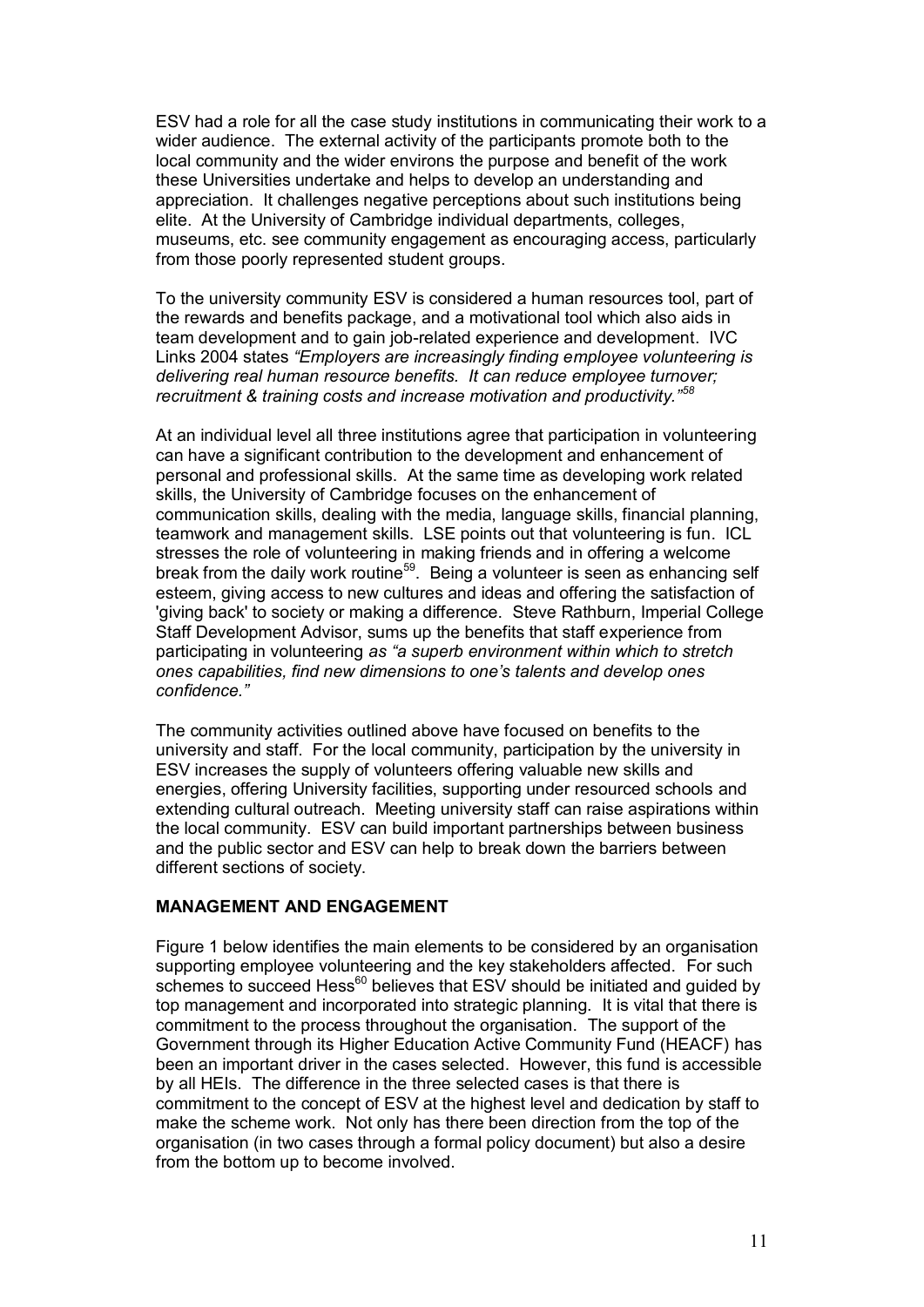

**Figure 1: Management and Engagement** 

Although two of the universities studied have a written policy on ESV, it does not appear to be an essential element to a successful programme. For example, the lack of such a policy at the University of Cambridge does not deter a high proportion of their staff from volunteering. However, the collegiate nature of that university and the autonomy of the colleges may be the reason that a formal policy has not been introduced. The existence of a formal policy can have an impact on the effectiveness of the programme. Rostami and Hall<sup>61</sup> found that companies with a formal ESV policy had better managed programmes, were more likely to be proactive in supporting ESV, to increase their level of support for employee volunteering and to enhance their support for ESV through other community investment activities. It is, therefore, advisable for other organisations wishing to establish ESV within their institution to follow LSE and ICL in developing a formal policy.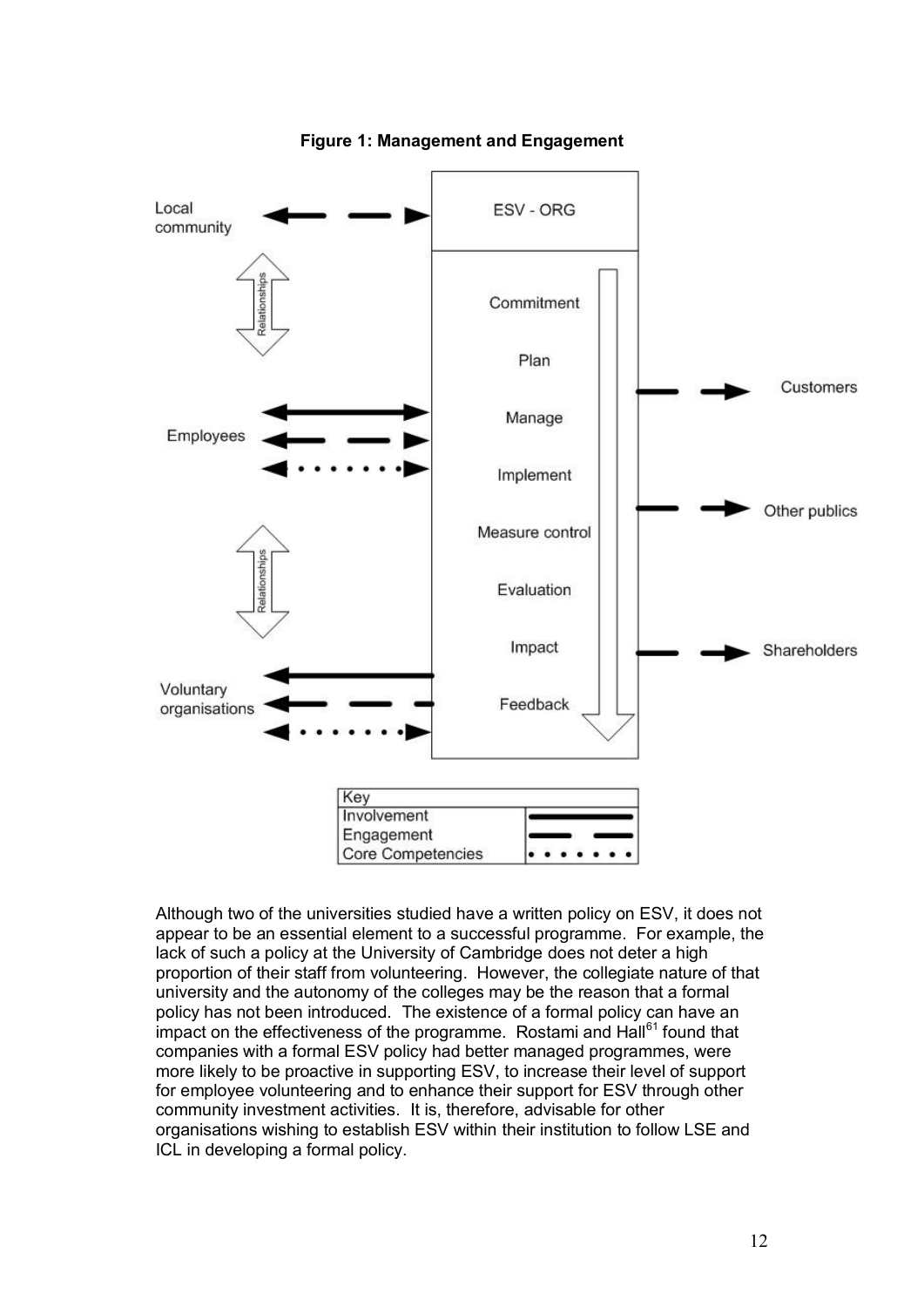Even though only two out of the three cases have a written policy on ESV all have established formal processes to manage its ESV activities. There has been recognition that the systems require central control. In all three cases this is done through partnership arrangements between units but the department with overall responsibility again differs between the University of Cambridge (based in External Affairs) and the LSE and ICL (where it is housed in Staff Development and subsequently volunteering has become part of the staff development process). All three operate through volunteer centres which deal with staff and students. A wide variety of volunteering opportunities are made available to staff over different time scales and at a range of times to accommodate commitments university employees may have in their lives. This enables increased participation and engagement by staff.

The benefits of ESV have been outlined above and all three universities studied acknowledge that ESV is "a good thing". However, less effort is put into promoting and operating the volunteering programmes than into evaluating their impact on employees, the voluntary organisations or the local communities. This is not unusual in this area. In a study of ESV schemes in Chicago, Benjamin<sup>62</sup> found companies allocated larger funds to internal marketing of their ESV programmes than to external publicity about the schemes (73% versus 45%). The University of Cambridge has produced a report for its stakeholders on all its community engagement activities, including employee volunteering<sup>63</sup>. LSE and ICL provide feedback through newsletters and their websites but, as also demonstrated in Benjamin's study $^{64}$ , feedback tends to be from employees with little input from the voluntary organisation. Skok<sup>65</sup> stresses the importance of community feedback as well as from employees. Only in this way can organisations learn what is important to voluntary organisations and how they feel the organisation can best assist them.

Benefits to the various stakeholders have been described above as well as the benefits to the organisation. In addition to highlighting the prerequisites for an organisation embarking on ESV, Figure 1 shows the relationships developed as a result of ESV. ESV enables the case study universities to engage more closely with their local communities. This is an important function of ESV. All three institutions tend to draw their staff and students from communities distant from the local environs. However, the relationship is two way as both parties gain. Not only does a closer link result between the university and its local community but also between employees of the institution and local people. The breaking down of barriers also assists these universities in working towards the Government"s Widening Participation agenda.

The relationship between the organisation and its employees is also very much a two-way affair with both parties benefiting. A relationship also inevitably arises between university employees and the organisations in which they are volunteering. The voluntary organisations obtain a great deal from these links with the universities and their employees in terms of extra personnel and variety of new skills acquired. New skills and competences also flow back into the universities from contact with these organisations. This is very much what Austin<sup>66</sup> sees as a transactional relationship. Both parties pursue their own goals and objectives. Such a relationship is built upon exchange rather than collaboration.

The benefits of employer supported volunteering apply to all organisations and have been recognised by many. As a result of this the two case study universities based in the centre of London faced competition from other large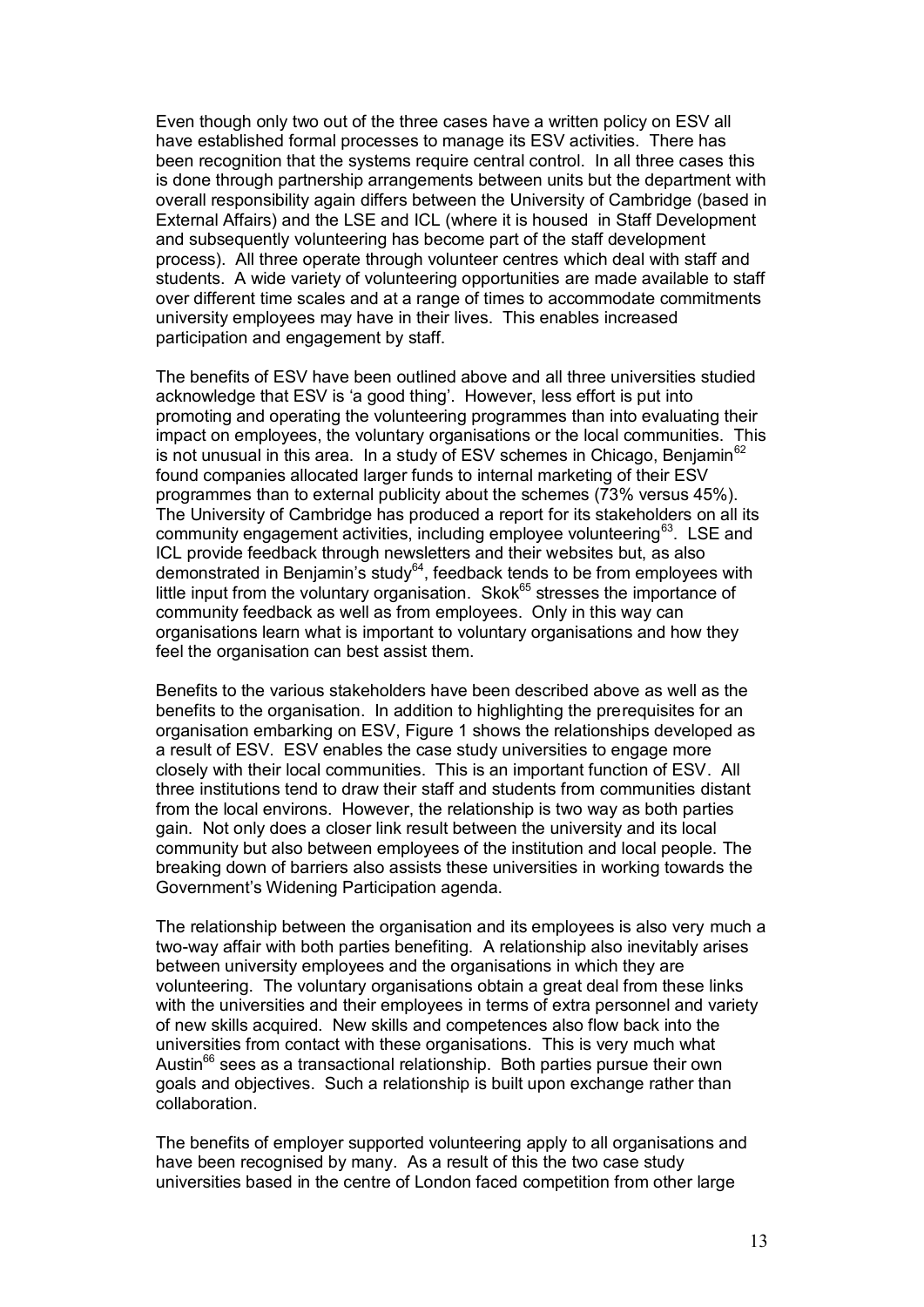organisations operating in the City for employer supported volunteering opportunities. Some voluntary organisations were in the enviable position of having a number of employers seeking volunteering opportunities for their staff within their organisation or being willing to manage a specific project on behalf of the voluntary organisation. The universities were often at a disadvantage when competing with high profile, affluent multi-national corporations.

Links with external organisations through engagement and involvement in the local community and with voluntary organisations has an impact on other stakeholders of the universities (such as customers, current and potential students, parents, organisations and firms doing business with the universities). Such links are used in promoting the universities and raising awareness of their involvement community engagement activities. Through such measures the reputation of the universities is certainly enhanced. In addition, service quality may be improved as a result of a more motivated and satisfied workforce.

### **CONCLUSION**

This paper provides an outline of the current situation regarding the adoption and development of ESV in the UK university sector. Three cases have been presented as examples of best practice. The findings of this exploratory research have implications for universities and those bodies which fund voluntary activity in Higher Education.

While it is generally agreed that ESV is a "good thing" for all involved there are generally few examples of systematic evaluation. Less than one-third of companies involved in ESV keep records on employee volunteering programmes<sup>67</sup>. Figures in Benjamin's study<sup>68</sup> were a little higher with 53% of respondents making a formal report. This was the situation in the best practice cases of this study. As most evidence is based on surveys done by those involved in ESV, more objective evidence is required on the relationship between volunteering and the development of job-related skills. This may be quite difficult to gauge as not all community involvement activities are easily quantifiable $^{69}$ . For example, it is easier to quantify the number of volunteers and the total of volunteer hours than the impact of ESV.

With little formal feedback gathered from the voluntary organisations there has been no major assessment of the impact of ESV on the voluntary organisation. Tschirhart and St Clair<sup>70</sup> suggest that such schemes may have a negative impact on the organisation. Reich<sup>71</sup> argues that such schemes take on responsibilities which were previously undertaken by government. For example, LSE staff volunteering to read with children in local schools could be viewed as performing the role of teaching assistants who would normally be employed by that school.

There is also the ethical issue of the benefits gained by the employing organisation. Would these organisations be as active in ESV if they were not gaining from the transaction? The choice of volunteering activity tends to be driven by the needs of the employing organisation rather than the receiving organisation. It could be said that the employing organisation gains more than the voluntary organisation through staff development and its improved status in the community. With increasing costs of advertising and greater competitiveness in the market place, such activities are a relatively cheap method of gaining positive promotion of an organisation. However, although altruism exists it is perhaps unreasonable to suggest that organisations should not obtain any benefits from the relationship. Individuals rarely volunteer due to purely selfless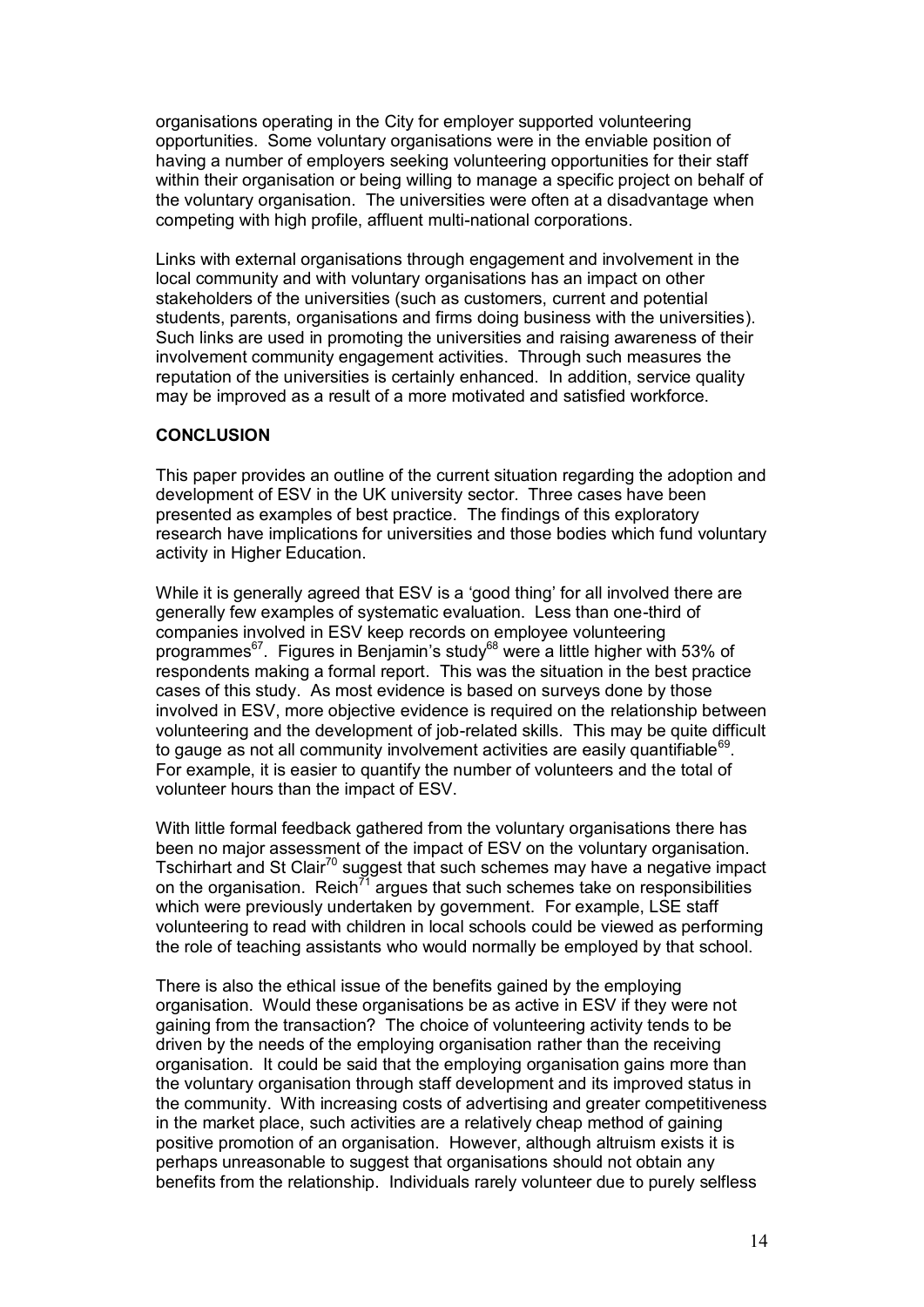motives<sup> $72$ </sup> so can we expect business oriented organisations to be totally philanthropic?

A further issue to be debated is whether, in fact, ESV is volunteering.Smith states that volunteering usually *"involves contributions of time without coercion or*  remuneration<sup>"73</sup>. However, if a line manager asks an employee to join an ESV scheme the employee may feel obligated to volunteer. It could be seen as implicit coercion. Also if the employee is being paid by the work organisation whilst volunteering, can this strictly be considered to be unpaid work? The volunteer is not accepting payment from the receiving organisation but is receiving some remuneration.

The research found that although a number of institutions are working towards a policy, not all universities have a formal policy regarding ESV. The link between a formal policy and the effectiveness of the programme has been highlighted above. A formal policy also evidences the organisation"s commitment to ESV to all its stakeholders as part of its corporate social responsibility through engagement with the local community. This is particularly important where universities are acting as agents of HEACF in providing an example to students in encouraging them to volunteer.

The cyclical nature of HEACF funding has implications for policy development and adoption. Universities may be reluctant to introduce a permanent policy and commit resources to ESV if funding is available for only two or three years. Much current activity regarding support for volunteering has been driven by HEACF Round 2 which ended 2006, although there is provision for a further round of funding through to 2009. This short-termism is symptomatic of the operation of the UK voluntary sector and should be addressed in future government initiatives.

Research into the management of ESV schemes indicates that the extent and breadth of employee involvement differs significantly according to the adopted management structure<sup>74</sup>. This research shows that the location of responsibility for ESV policy within the organisation varies across the university sector. While there is some discussion in this paper of the relationship between employee engagement and management structure this area requires further investigation.

For the receiving organisation to obtain maximum benefit from ESV a link with the core competences of the institution is important. The expertise of the university should be used within the scheme. Employees may obtain new work related skills through volunteering. In return they can use their existing work skills in the voluntary organisation. An extra pair of hands within a voluntary organisation is always useful but it makes more sense to share professional skills. Matching of skills should be a factor in selecting schemes and in recruiting and placing volunteers. Unlike some examples of  $ESV^{75}$ , our best practice organisations were frequently involved in volunteering activities linked to education.

Some employees may find it easier to volunteer than others<sup>76</sup>. For example, managers often control their own diaries and so they may be able to balance work and volunteering commitments more readily than those lower down the organisation involved in more routine work. Part-time staff may have fewer occasions to volunteer. Students, with pre-determined timetables and free time for personal development activities, can arrange to have time to volunteer. Academic staff have some flexibility in the working year which enables them to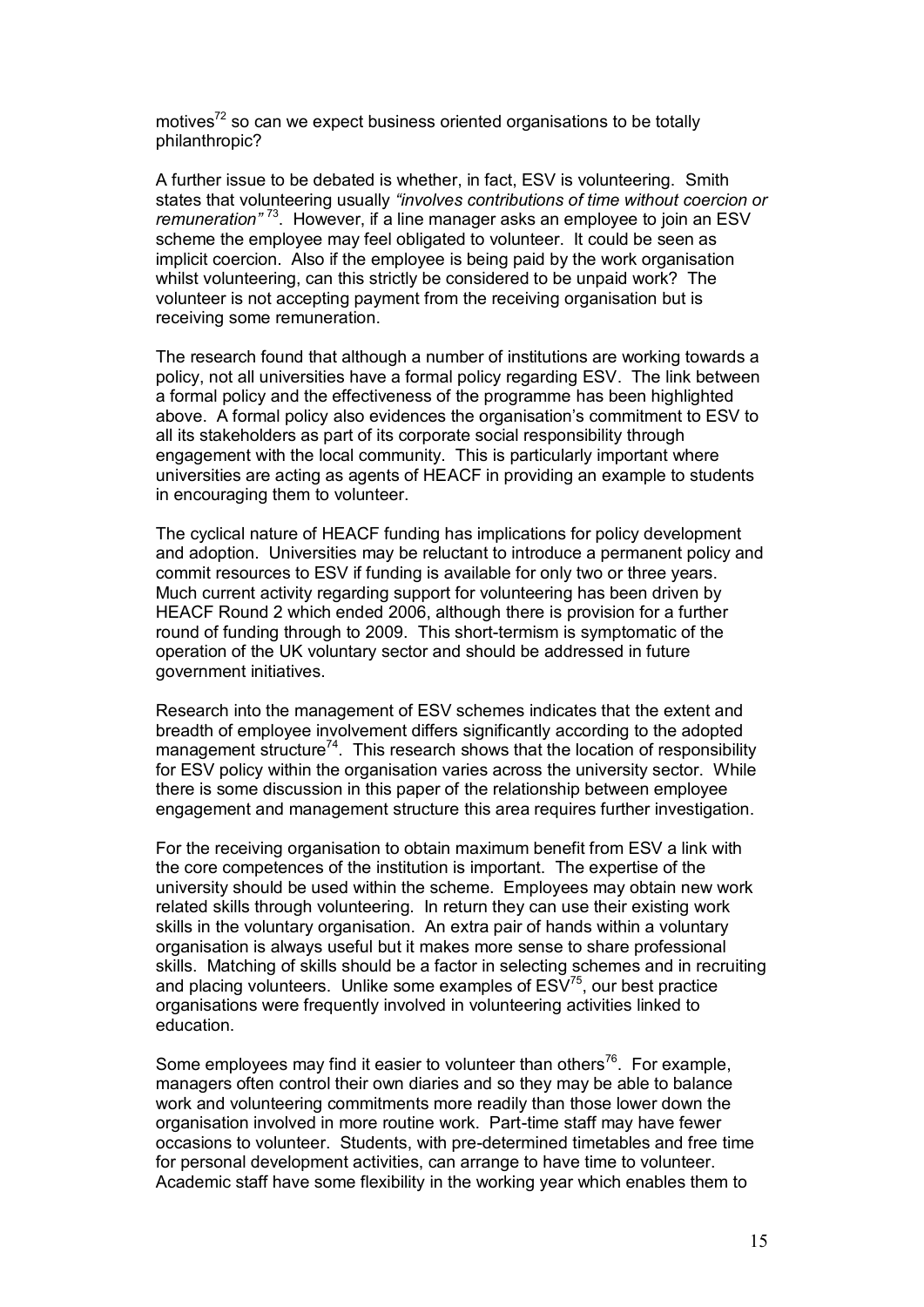volunteer on a regular basis, for one-off activities and during vacation periods. This flexibility may not be available to support staff.

The next stage in this project is to research the areas identified above and to explore the extent of volunteering by university staff and staff attitudes to volunteering with a view to providing a full picture of ESV in the UK university sector. In the longer term a study of the costs and benefits to the receiving organisations will be undertaken.

## **REFERENCES**

 $\overline{a}$ 

<sup>3</sup> Wilding, K (2003) "Blue skies ahead?" VS Magazine, London: NCVO

<sup>4</sup> Brown, G. (2006), www.hm-treasury.gov.uk/newsroom\_and\_speeches [/press/2006/press\\_](http://www.hm-treasury.gov.uk/newsroom_and_speeches%20/press/2006/press)79\_06.cfm

<sup>5</sup> Bussell, H and Forbes, D. (2002), "Understanding the volunteer market: The what, where, who and why of volunteering", *International Journal of Nonprofit and Voluntary Sector Marketing*, Vol. 7, Issue 1, pp 244-257

 $6$  Meijs, L and Van der Voort J.N. (2004), "Corporate volunteering: From charity to profit-nonprofit partnerships", *Australian Journal on Volunteering,* Vol. 9, Issue 1, pp 21-32

<sup>7</sup>Volunteering England (2005), [www.volunteerengland.org.uk](http://www.volunteerengland.org.uk/) (Current Jan. 29, 2006)

<sup>8</sup> de Gilder, D., Schuyt, T.N.M. and M. Breedijk (2005) "Effects of an Employee Volunteering Program on the Work Force: The ABN-AMRO Case", *Journal of Business Ethics*, Vol 61, No 2, pp 143-152

<sup>9</sup> Miller, W. (1997) "Volunteerism: A New Strategic Tool; Companies See Bottom-Line Results in Programs Encouraging Employees to Volunteer for Community Service", *Industry Week,* Vol. 246, No 16, pp. 13-16; Lantos, G.P. (2001) "The Boundaries of Strategic Corporate Social Responsibility", *Journal of Consumer Marketing,* Vol. 18, No 7, pp. 595-630; Hess, D., Rogovasky, N. and T. W. Dunfee (2002) "The Next Wave of Corporate Community Involvement: Corporate Social Initiatives", *California Management Review,* Vol. 44, No 2, pp.110-125 <sup>10</sup>Bloom, P.N. and G.T. Gundlach (2001) *Handbook of Marketing and Society,* 

Thousand Oaks, Ca: Sage

 $11$  Hess et al (2002), op cit.

 $12$  Phillips, R. (2000) "The Corporate Community Builders: Using Corporate Strategic Philanthropy For Economic Development", *Economic Development Review*, Vol. 17, No 1, pp. 7-12

 $13$  File, K.M. and Prince, R.A. (1998), 'Cause related marketing and corporate philanthropy in the privately held business" *Journal of Business Ethics,* Vol 17, No 14, pp 1529-1539*;* Dupree, J. (2000), "Review of brand spirit: how cause related marketing builds brands", *Journal of Consumer Marketing,* Vol. 17, No. 5, pp 461-464

<sup>14</sup> Steckel, R., Simons, R., Simons, J. and N. Tanen (1999) *Making Money While Making a Difference: How to Profit With a Non-Profit Partner*; Homewood, IL: High Tide Press; Phillips (2000), op cit.; Brewis, G. (2004) "Beyond Banking: Lessons from an Impact Evaluation of Employee Volunteering at Barclays Bank",

<sup>1</sup> Home Office (2003) "*2001 Home Office Citizenship Survey: People, Families and Communities"*, London; Home Office Research, Development and Statistics **Directorate** 

<sup>2</sup> Institute for Volunteering Research (1998), *"Issues in Volunteer management: A report of a survey"*, Research Bulletin, London: Institute for Volunteering Research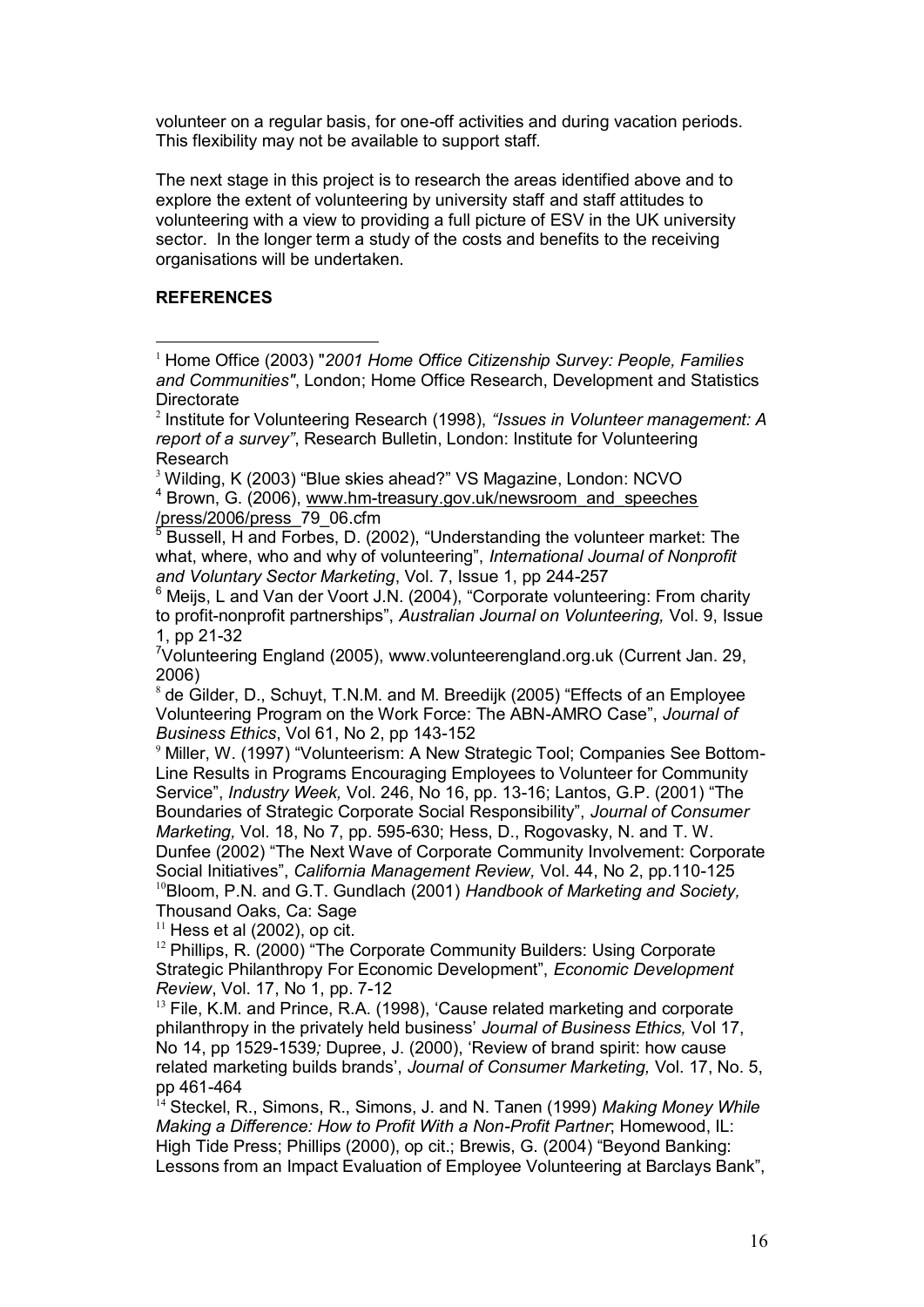$\overline{a}$ *Voluntary Action,* Vol 6, No 3, pp. 13-25; Lovell, K. (April 25, 2005) "How Charity Can Be A Ball", *The Guardian* <http://jobsadvice.guardian.co.uk/> officehours/story/0,,1469259,00.html

 $15$  Rose, S. (2002) "Building a Recognition Program for Corporate Voluntary Work" *Strategic HR Review*, Vol 1, No 6, pp. 10-11

 $16$  Geroy, G. D., Wright, P. C. and L. Jacoby (2000) "Toward a Conceptual Framework of Employee Volunteerism: an Aid for the Human Resource Manager"*, Management Decision*, Vol 38, Issue 4, pp. 280-286; Porter, M.E. and M. R. Kramer (2002) "The Competitive Advantage of Corporate Philanthropy", *Harvard Business Review,* December*,* pp. 57-68

 $17$  Lovell (2005) op cit.

 $18$  Lantos (2001) op cit

 $19$  Rose (2002) op cit

 $20$  Geroy et al. (2000) op cit

 $21$  Finney, M. (1997) "Operations That Build Smiles, Confidence, Skills and Community Goodwill", *HRM Magazine,* Vol 42, No 4, pp. 110-116

<sup>22</sup> MORI, (2003)<http://www.volunteering.org.uk/missions.php?id=1143>(Current Jan. 30, 2006); Brewis (2004) op cit.

 $23$  de Gilder (2005) op cit.

<sup>24</sup> Rose (2002) op cit.; Tuffrey, M (2003) *Good companies, better employees*, London: The Corporate Citizenship Co.

 $25$  Carroll, P.B. (1990) "Chivas Regal Report on Working Americans: Emerging Values for the 1990s", *Wall Street Journal,* August 10, pp. B6

<sup>26</sup> Caudron, S. (1994) "Volunteer Efforts Offer Low-Cost Training Options", *Personnel Journal,* Vol 73, Issue 6, pp. 38-43; Miller (1997) op cit.; Phillips (2000) op cit.; Backhaus, K.B., B.A. Stone, and K. Heiner (2002) "Exploring the Relationship Between Corporate Social Performance and Employer

Attractiveness", *Business and Society,* Vol 41, No 3, pp. 292-318; Hilpern, K. (November 24, 2004) "Everyone Benefits", *The Guardian*,

<http://society.guardian.co.uk/publicservicesawards/>

story/0,,1357599,00.html

 $27$  Phillips (2000) op cit

<sup>28</sup> Romano, C. (1994) "Pressed to Service: Corporate Volunteer Programmes are a Way to Serve a Business" Community as Well as Boost the Morale of Employee Volunteers", *Management Review,* (83)6, pp. 37-40; Miller (1997) op cit

<sup>29</sup> Finney (1997) op cit; Miller (1997) op cit

<sup>30</sup> Caudron (1994) op cit; Phillips (2000) op cit; Backhaus et al. (2002) op cit

<sup>31</sup> Wild, C. (1993) *Corporate Volunteer Programs,* Report no 1029, New York: The Conference Board; Miller (1997) op cit

 $32$  Lovell (2005) op cit

 $33$  Finney (1997) op cit

<sup>34</sup> Geroy et al. (2000) op cit: Peterson, D.K. (2003) "Benefits of Participation in Corporate Volunteer Programmes: Employees" Perceptions", *Personnel Review*, Vol 33, Issue 6, pp. 615-627

 $35$  Geroy et al. (2000) op cit; Rose (2002) op cit; Brewis (2004) op cit

 $36$  Rose (2002) op cit

 $37$  Brewis (2004) op cit

<sup>38</sup> Brewis (2004) op cit; Murray, J. (Sept. 5, 2005) "Charity Begins at Work", *The Guardian,* http://jobsadvice.guardian.co.uk/officehours/story/0,,1562564,00.html; Geroy et al. (2000) op cit

 $39$  Geroy et al. (2000) op cit; Rose (2002) op cit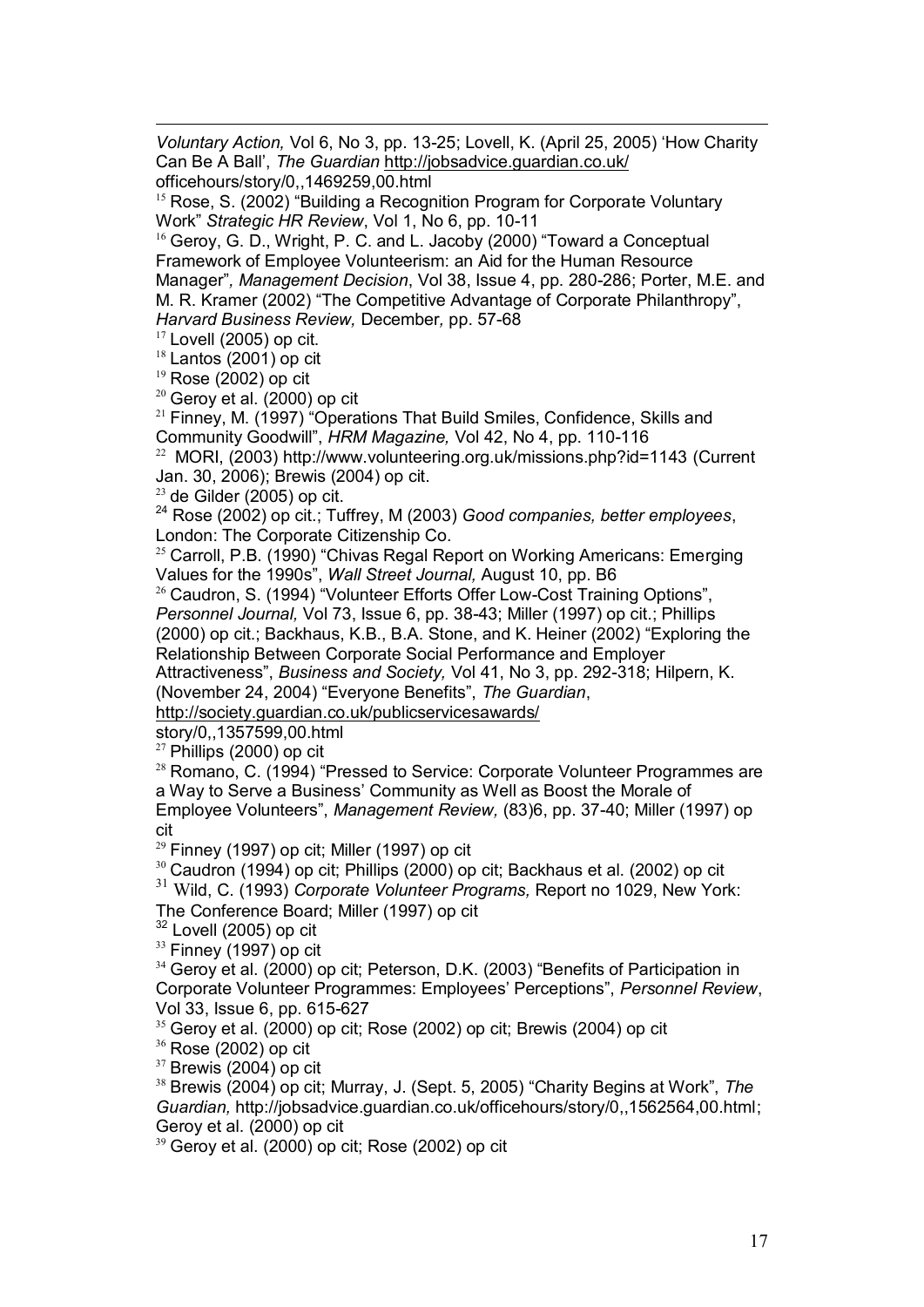<sup>40</sup> Benjamin, E.J. (2001) "A Look Inside Corporate Employee Volunteer

 $41$  Murray (2005) op cit

 $\overline{a}$ 

 $43$  de Gilder et al. (2005) op cit

<sup>44</sup> Hilpern (2004) op cit

 $45$  Brewis (2004) op cit

 $46$  Lovell (2005) op cit

 $^{47}$  Hefce. (2006) [www.hefce.ac.uk/pubs/hefce/2005/05\\_18/staff.asp](http://www.hefce.ac.uk/pubs/hefce/2005/05_18/staff.asp) (Current Jan. 27, 2006)

<sup>48</sup>Kerlinger, F.N. (1964) *Foundations of Behavioural Research*, London: Holt, Reinhart & Winston

<sup>49</sup> Benjamin (2001) op cit

<sup>50</sup> Stake, R.E. (1998) "Case Studies" in: Denzin, N.K. and Y. S. Lincoln, (eds.)(1995) *Strategies of Qualitative Enquiry*, California: Sage, pp. 86-109 <sup>51</sup> Strauss, Anselm L. (1987), *Qualitative Analysis for Social Scientists*, New

York, Cambridge University Press

<sup>52</sup> Miles, Mathew B. and Huberman, A. Michael (1994), *Qualitative Data Analysis,*  California, Sage

<sup>53</sup> Imperial College. (2006),

www.imperial.ac.uk/volunteering/forms/StaffVolunteering.htm

(Current 26. Jan. 2006)

 $\frac{54}{1}$  Imperial College, (2006), [www.imperial.ac.uk/volunteering/forms/links/](http://www.imperial.ac.uk/volunteering/forms/links/) Spring04.pdf, 26 (Current Jan. 26 2006)

<sup>55</sup> University of Cambridge (2004), Community Engagement Report 2003-4, University of Cambridge

<sup>56</sup> University of Cambridge (2006), [www.admin.cam.ac.uk/news](http://www.admin.cam.ac.uk/news) (Current Jan.25, 2006)

 $57$  Imperial College. (2006), [www.imperial.ac.uk/volunteering/updates/Current.htm](http://www.imperial.ac.uk/volunteering/updates/Current.htm) (Current Jan. 26 2006)

<sup>58</sup>Imperial College, (2006), op cit

<sup>59</sup>London School of Economics (2006) www.lse.ac.uk/collections/volunteerCentre /staffVolunteering

 $60$  Hess (2002) op cit

 $61$  Rostami, J. and M. Hall (1996), Employee volunteers: Business Support in the Community, Calgary, Canada; Canadian Centre for Philanthropy in Benjamin,

E.J. (2001) "A look inside corporate employee volunteer programs", *The Journal of Volunteer Administration,* Spring, pp 16-32

 $62$  Benjamin (2001) op cit

 $63$  University of Cambridge (2004) op cit

<sup>64</sup> Benjamin (2001) op cit

<sup>65</sup> Skok, J. T. (2004), Measuring corporate volunteerism, New York: LBG **Associates** 

<sup>66</sup> Austin J.E. (2000) *The collaboration challenge: How nonprofits and businesses succeed through strategic alliances*, San Francisco: Jossey-Bass Austin (2000) <sup>67</sup> Wild (1993) op cit

 $68$  Benjamin's  $(2001)$  op cit

 $69$  Brammer, S. and A. Millington (2003) "The Effect of Stakeholder Preferences, Organisational Structure and Industry Type on Corporate Community Involvement", *Journal of Business Ethics,* Vol 45, No 3, pp. 213-226

 $70$  Tschirhart, M and St Clair, L.S (2005) "Corporate community service programmes: Enhancing community capacity?" in.Brooks, A, ed *Gifts of Time* 

Programs", *The Journal of Volunteer Administration,* Spring, pp. 16-32

 $42$  Brewis (2004) op cit